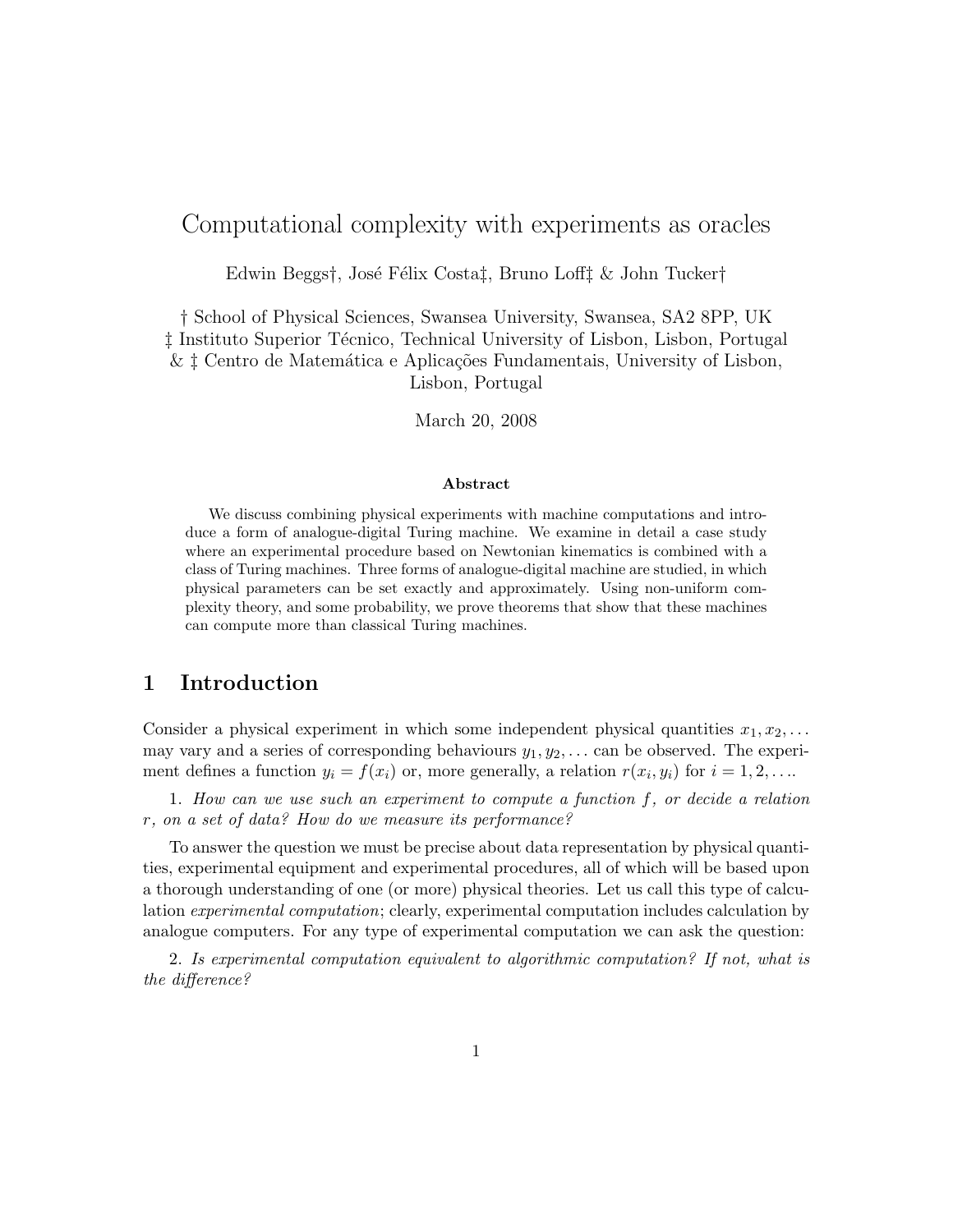Perhaps, for a certain class of experiments, we can show that a function  $f$ , or relation  $r$ , is computable by an experiment belonging to the class if, and only if, it is computable by an algorithm? Perhaps, we can show there is a difference in performance: could an algorithmic problem of exponential time be computable by an experiment in polynomial time? The question is relevant for analysing the concept of a faithful computable simulation of a physical experiment.

There is a third question, connected to the last:

3. If a physical experiment were to be coupled with algorithms, would new functions and relations become computable or, at least, computable more efficiently?

In this case, can we explore if, and when, analogue-digital computation extends the purely digital. To pursue this question, we imagine using an experiment as an oracle to a Turing machine, which on being presented with, say,  $x_i$  as its i-th question, returns  $y_i$  to the Turing machine. In this paper we will consider this idea of coupling physical experiments and Turing machines in detail.

The first thing to note is that choosing a physical experiment to use as an oracle is a major undertaking. The experiment comes with plenty of theoretical baggage: concepts of equipment, experimental procedure, measurement, observable behaviour, etc. Theorising about the input-output behaviour of the experiment, and about the analogue-digital machine, involves us with all three questions above.

In earlier work [5], an experiment was devised to measure the position of the vertex of a wedge to arbitrary accuracy, by scattering particles that obey some laws of elementary Newtonian kinematics. Let SME denote this scatter machine experiment. The Newtonian theory was specified precisely and SME was put under a theoretical microscope: theorems were proved that showed that the experiment was able to compute positions that were not computable by algorithms. Indeed, the experiment SME could, in principle, measure any real number. Thus, [5] contains a careful attempt to answer question 2 above, in the negative; it does so using a methodology developed and applied in earlier studies [3, 4].

To address question 3, here we propose to use the SME as an oracle to a Turing machine and to classify the computational power of the new type of machine, which we call an analogue-digital scatter machine. Given the results in [5], the use of SME could enhance the computational power and efficiency of the Turing machine. To investigate this, we must establish some principles that do not depend upon the SME.

In a Turing machine the oracle is normally specified very abstractly by a set. Here we have to design a new machine where the oracle is replaced by a specification of some physical equipment and an experimental procedure for operating it. The design of the new machine depends heavily upon the interface and interaction between the experiment and the Turing machine.

Consider the Turing machine performing a digital computation in which it generates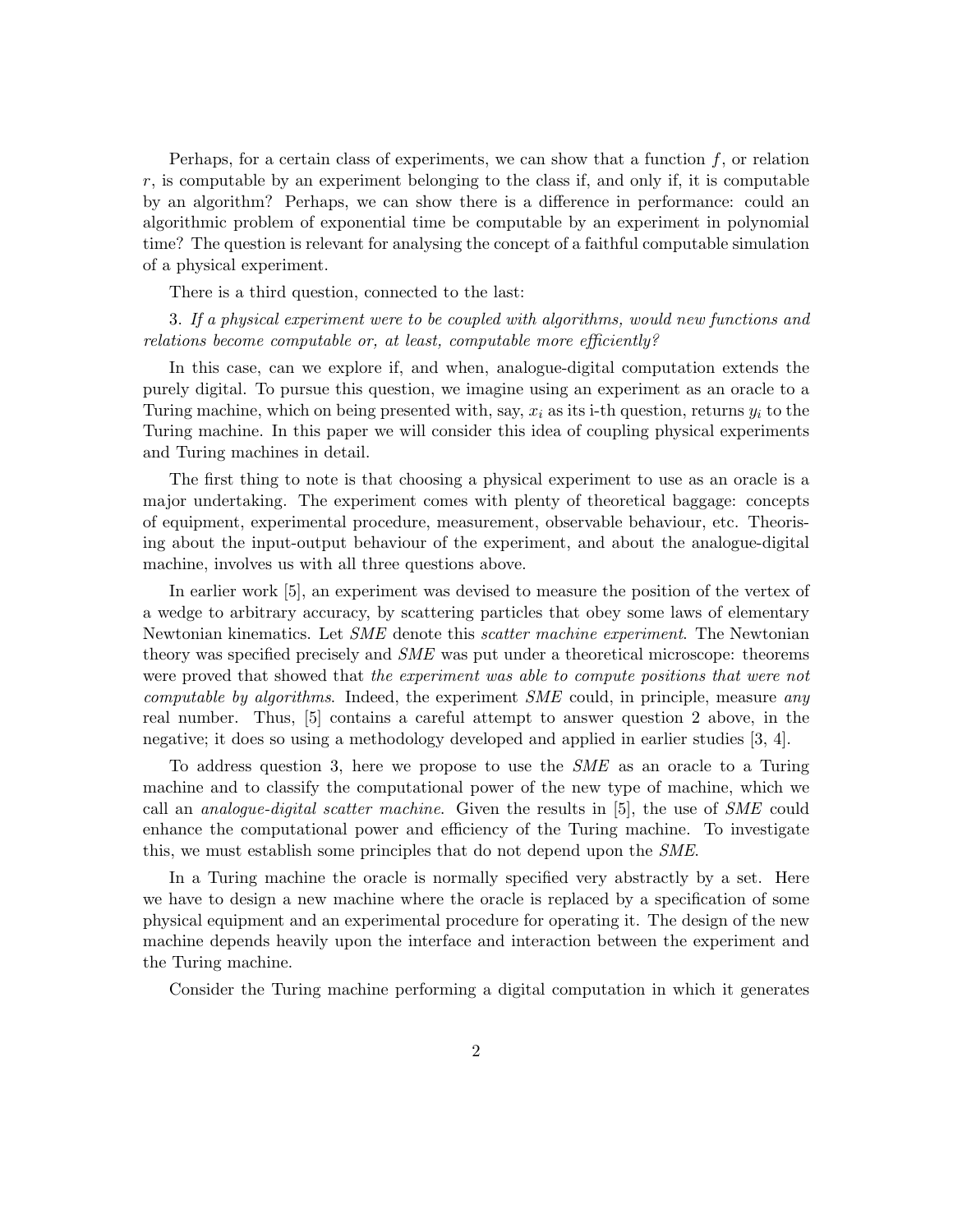queries that activate an experiment. The Turing machine will generate a (dyadic) rational number  $x_i$  which can be used to set an experimental parameter  $p_i$  of SME in one of two ways: we call the machine *error-free* if  $p_i = x_i$ ; and *error-prone* if we can ensure that  $p_i \in [x_i - \varepsilon, x_i + \varepsilon]$  for an error margin  $\varepsilon > 0$ . In the error-prone case, we further differentiate between fixed accuracy, where  $\varepsilon > 0$  is fixed for the particular SME, and arbitrary accuracy, where  $\varepsilon > 0$  can be made arbitrarily small.

Secondly, the whole process of receiving data from, and passing digital data to, the SME is some form of analogue-digital (AD) protocol that consumes time (or other physical resources). By classifying AD-protocols, we introduce these different types of analoguedigital Turing computation: polynomial time error-free, exponential time error-free and polynomial time error-prone (with arbitrary and fixed precision).

Thirdly, the SME has within it a wedge whose vertex is the site of singular physical behaviour: a particle hitting the vertex of the wedge may scatter randomly. Since the experiment may be non-deterministic, the machines are divided further into deterministic and non-deterministic.

We analyse the complexity of computations by these new machines. Following inspiration found in the work of Siegelmann and Sontag [18], we use non-uniform complexity classes of the form  $\mathcal{B}/\mathcal{F}$  where  $\mathcal B$  is the class of computations and  $\mathcal F$  is the advice class. Examples of interest for  $\mathcal{B}$  are P and BPP; examples for  $\mathcal F$  are poly and log. The power of the machines will correspond to different choices of  $\beta$  and  $\mathcal{F}$ .

We prove the following for the error-free machines:

Theorem 1.0.1 The class of sets which are decidable in polynomial time by error-free deterministic AD scatter machines with a polynomial AD-protocol is exactly P/poly.

**Theorem 1.0.2** The class of sets which are decidable in polynomial time by error-free deterministic AD scatter machines with strictly an exponential AD-protocol is exactly  $P/log*$ .

For the error-prone machines we prove:

**Theorem 1.0.3** An AD-scatter machine (either error free or error prone arbitrary precision) with a polynomial AD-protocol can decide  $P/poly$  in polynomial time.

Theorem 1.0.4 An error-prone analog-digital scatter machine with arbitrary precision and with an exponential AD-protocol can decide any set in  $P/log*$  in polynomial time.

**Theorem 1.0.5** An error-prone analog-digital scatter machine with fixed precision, given an independent uniformly distributed cannon position in the error interval, can decide any set in BPP//log∗ in polynomial time (independently of the protocol).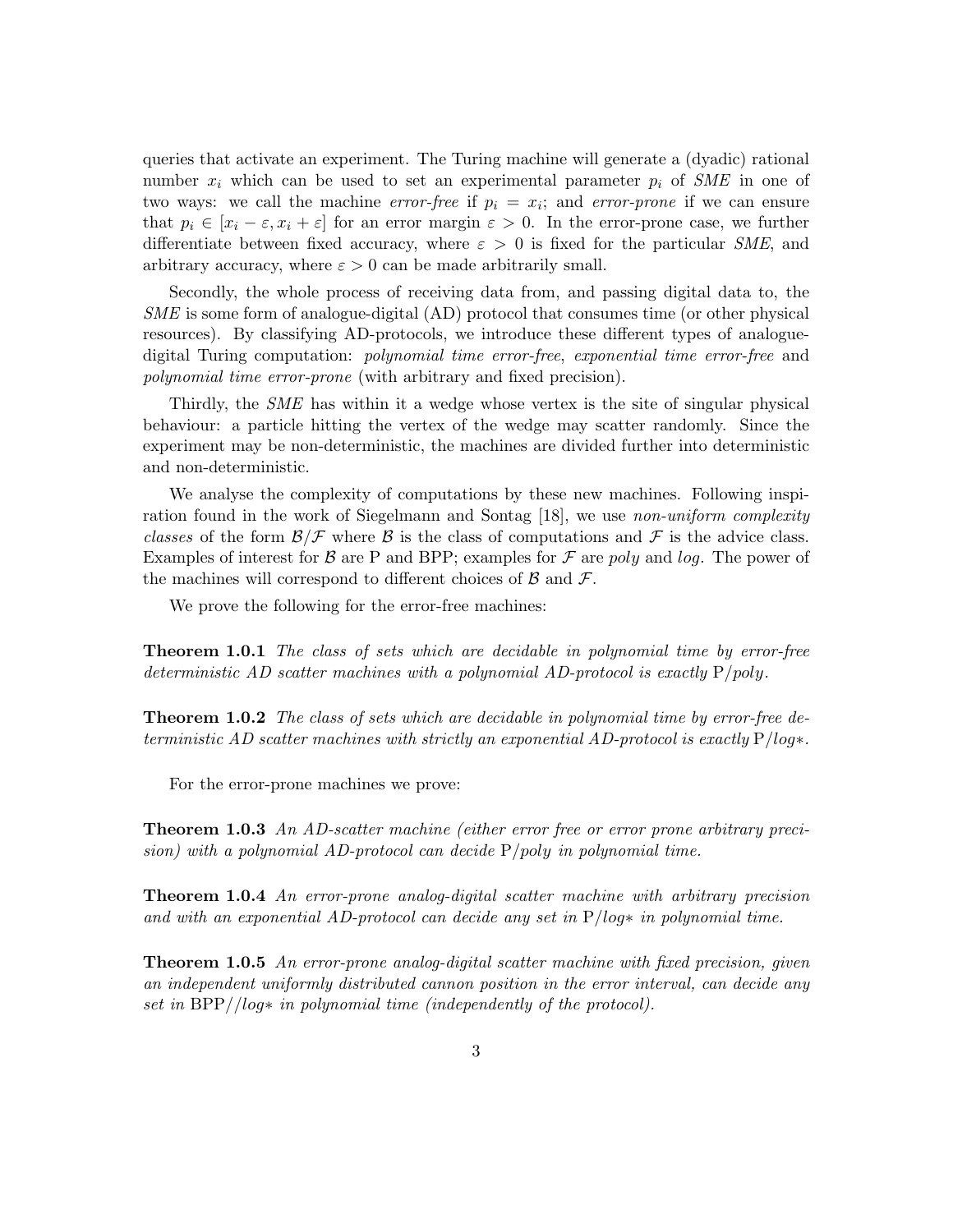First, in Section 2, we recall briefly the principles used to investigate experimental computation and tackle the questions 1 and 2 above; we extend the methodology to tackle the new question 3. The method was introduced and applied in [3, 4] and its principles were used in the analysis of the scatter machine experiment in [5]. The reader is referred to these papers for further explanations. In Section 3, we recall the SME from [5] and in Section 4 we recall some theory of Turing machines with various oracles. In Section 5 we define the analogue-digital scatter machines. In the subsequent sections we undertake the classification of their complexity. Finally, in Section 9, we reflect on some possible interpretations and implications of these results. We assume the reader is familiar with our [5]. Some speculations on mechanics and complexity are in [23].

# 2 Investigating experimental computation using physical theories

We summarise a methodology for the theoretical investigation of Questions 1 and 2 about experimental computation and extend it to answer Question 3.

### 2.1 Experimental computation

To capture the diversity of examples, old and new, and to organise the subject of computation as physical process, we have introduced the idea of experimental computation. In this paper, we will need only some simple general ideas about experimental computation. For example, we suppose a partial function  $y = f(x)$ , or relation  $r(x, y)$ , can be computed by an experimental procedure in three stages:

(i) input data  $x$  are used to determine initial conditions of the physical system;

(ii) the system operates for a finite or infinite time; and

(iii) output data  $y$  are obtained by measuring the observable behaviour of a system at specified times.

The concept can be found in modelling natural systems (e.g., in classical wave mechanics [15, 16, 12, 22, 20, 19]) and technologies for designing machines (e.g., in the 19th century mechanical systems of analogue computers [21, 7, 17, 14, 13, 10]). Experimental computation depends upon a choosing physical system, which may be a part of nature or a machine, and is therefore dependent on specific physical theories that are needed to reason about what can be computed.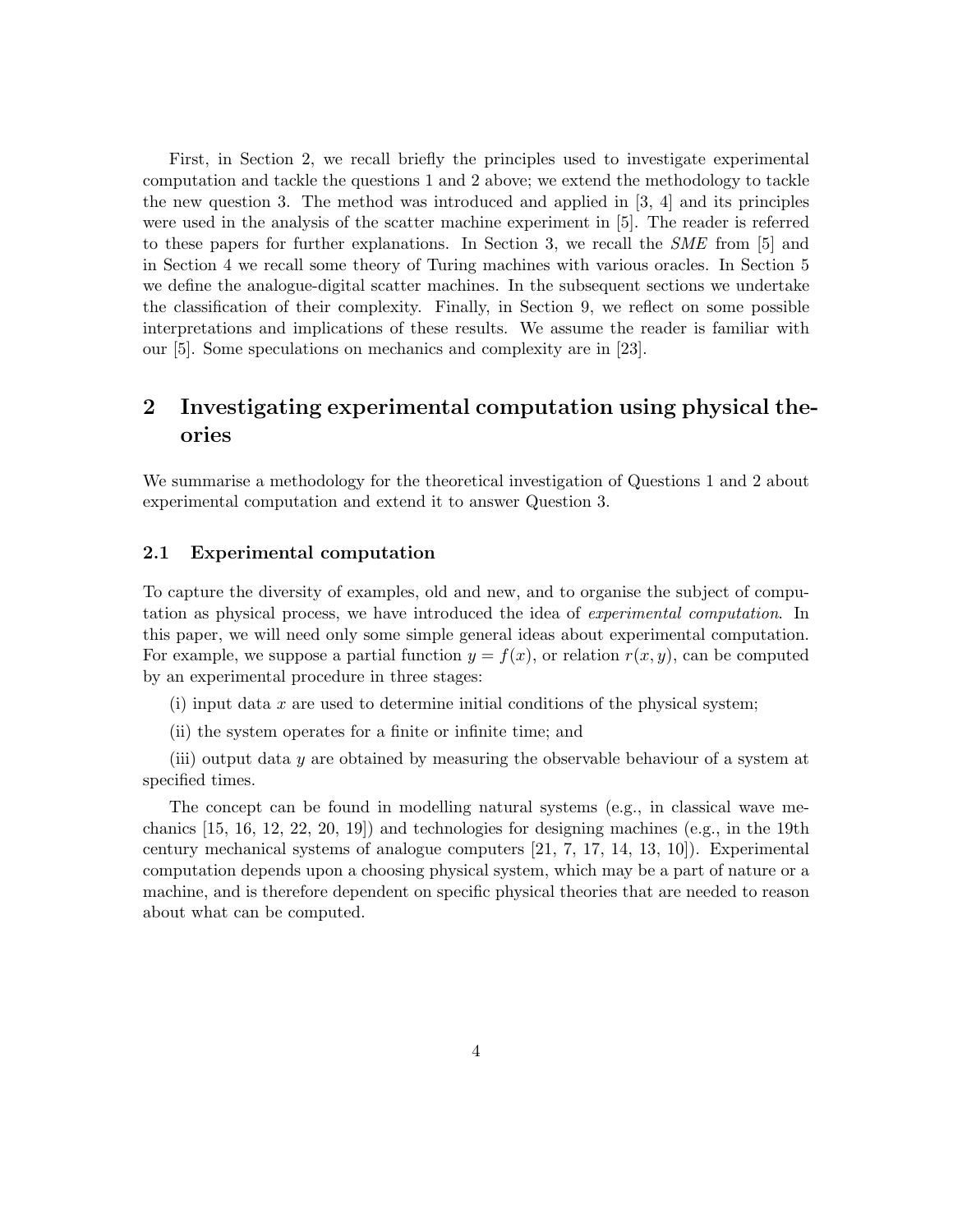## 2.2 Methodological principles

The theory of algorithms is based on the idea that all data and computations on data can be analysed independently of any form of physical implementation. Specification, computation, reasoning and performance are matters for algebra and logic rather than physical theory. Upon this abstraction, exemplified in the Turing machine, rests our deep understanding of digital computation and its spectacular practical applications. The idea of experimental computation is to attempt to analyse physical models of computation independently of the theory of algorithms. Physical theories play a fundamental role in understanding experimental computation, which we have discussed at length elsewhere [3, 4]. To seek conceptual clarity, and mathematical precision and detail, we have proposed, in [3, 4], the following four principles and stages for an investigation of any class of experimental computations:

**Principle 1.** Defining a physical subtheory: Define precisely a subtheory  $T$  of a physical theory and examine experimental computation by the systems that are valid models of the subtheory T.

Principle 2. Classifying computers in a physical theory: Find systems that are models of T that can through experimental computation implement specific algorithms, calculators, computers, universal computers and hyper-computers.

Principle 3. Mapping the border between computer and hyper-computer in **physical theory:** Analyse what properties of the subtheory  $T$  are the source of computable and non-computable behaviour and seek necessary and sufficient conditions for the systems to implement precisely the algorithmically computable functions.

Principle 4. Reviewing and refining the physical theory: Determine the physical relevance of the systems of interest by reviewing the truth or valid scope of the subtheory. Criticism of the system might require strengthening the subtheory  $T$  in different ways, leading to a portfolio of theories and examples.

To study experimental computation and seek answers to Questions 1 and 2, the key idea is to lay bare all the concepts and technicalities of examples by putting them under a mathematical microscope using the theory  $T$  and, furthermore, to look at the computational behaviour of classes of systems that obey the laws of T. Our methodology requires a careful formulation of a physical theory  $T$ , which can best be done by axiomatisations, ultimately formalised in a logical language, i.e., a formal specification of a fragment of the physical theory.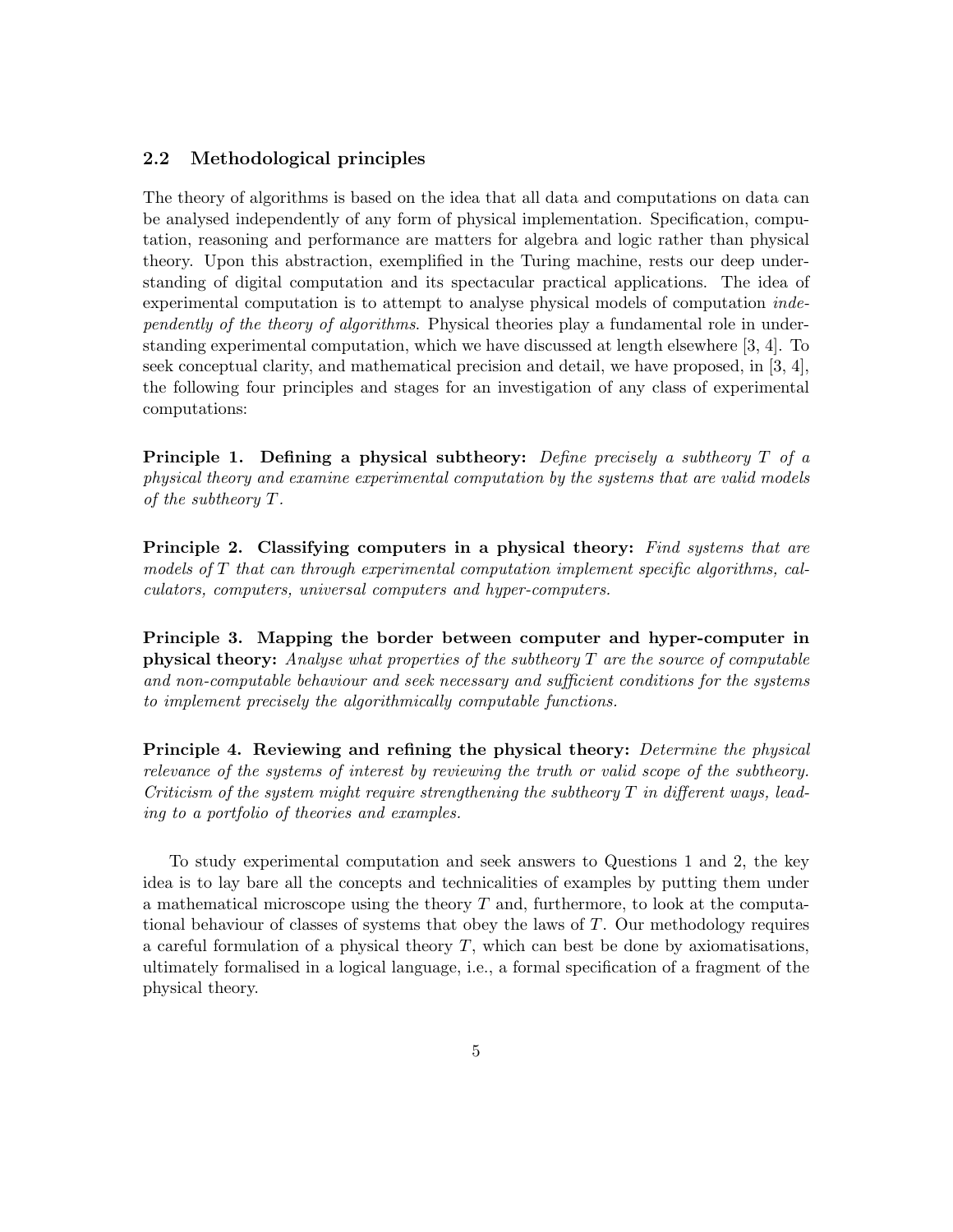### 2.3 Combining experiments and algorithms

The methodology above is designed to explore computation by physical systems in ways that are independent of the theory of algorithms. However, it is also interesting to consider the interaction between experiments and algorithms and to extend our methodology to answer Question 3 of the Introduction. Two types of interaction can arise naturally: (i) an algorithm may be needed to perform an experiment; (ii) an experiment may be used as a component to boost the performance of an algorithm.

First, it is easy to find examples of experiments for which some algorithmic computation is needed, e.g., experiments in which measurements are substituted into an algebraic formula. In such cases, we must also define precisely what algorithm will be used and reflect on how these calculations could be accomplished physically. Typically, in mechanics, we find algebraic formulae based on the operations of  $x + y, -x, x \cdot y, x^{-1}$ , extended by  $\sqrt{x}, \sin(x), \cos(x), \ldots$  Suppose that a calculator is to be used, which computes using rational numbers. We may be tempted to add this calculator to the specification of the theory T. However, with Principle 2 in mind, we may ask: Can this calculator be implemented within the physics of the theory  $T$ , or some modest extension of  $T$ ? Equivalently: Is the theory T strong enough to implement the calculator? The same holds for any and all algorithms.

Secondly, and more dramatically, we can consider using a physical system as a component in an algorithm or class of algorithms. In this case, computations involve analogue and digital procedures and some form of *protocol* for exchanging data between them. Such hybrid computing systems have long been used in control theory.

A simple general way to do this is to choose an algorithmic model and incorporate the experiment as an oracle. There are many algorthmic models: Turing machines, register machines, programming languages, equational calculi, .... The advantage of choosing Turing machines is their rich theory of computational complexity.

Suppose we wish to study the complexity of computations by Turing machines with experimental or analogue oracles. Given an input string w over the alphabet of the Turing machine, in the course of a finite computation, the machine will generate a finite sequence of oracle queries and receive a finite sequence of oracle answers. Specifically, as the  $i$ -th question to the oracle, the machine generates a string that is converted into a rational number  $x_i$  and used to set an input parameter  $p_i$  to the equipment. The experiment is performed and, after some delay, returns as output a rational number measurement, or observation,  $y_i$ , which is converted into a string or state for the Turing machine to process. The Turing machine may pause while interacting with the oracle. As an oracle, the experiment defines a function  $y_i = f(x_i)$  or, more generally, a relation  $r(x_i, y_i)$  for  $i =$ 1, 2, . . .. But, clearly, there are digital-analogue and analogue-digital conversions involved in the protocol for data exchange. In summary: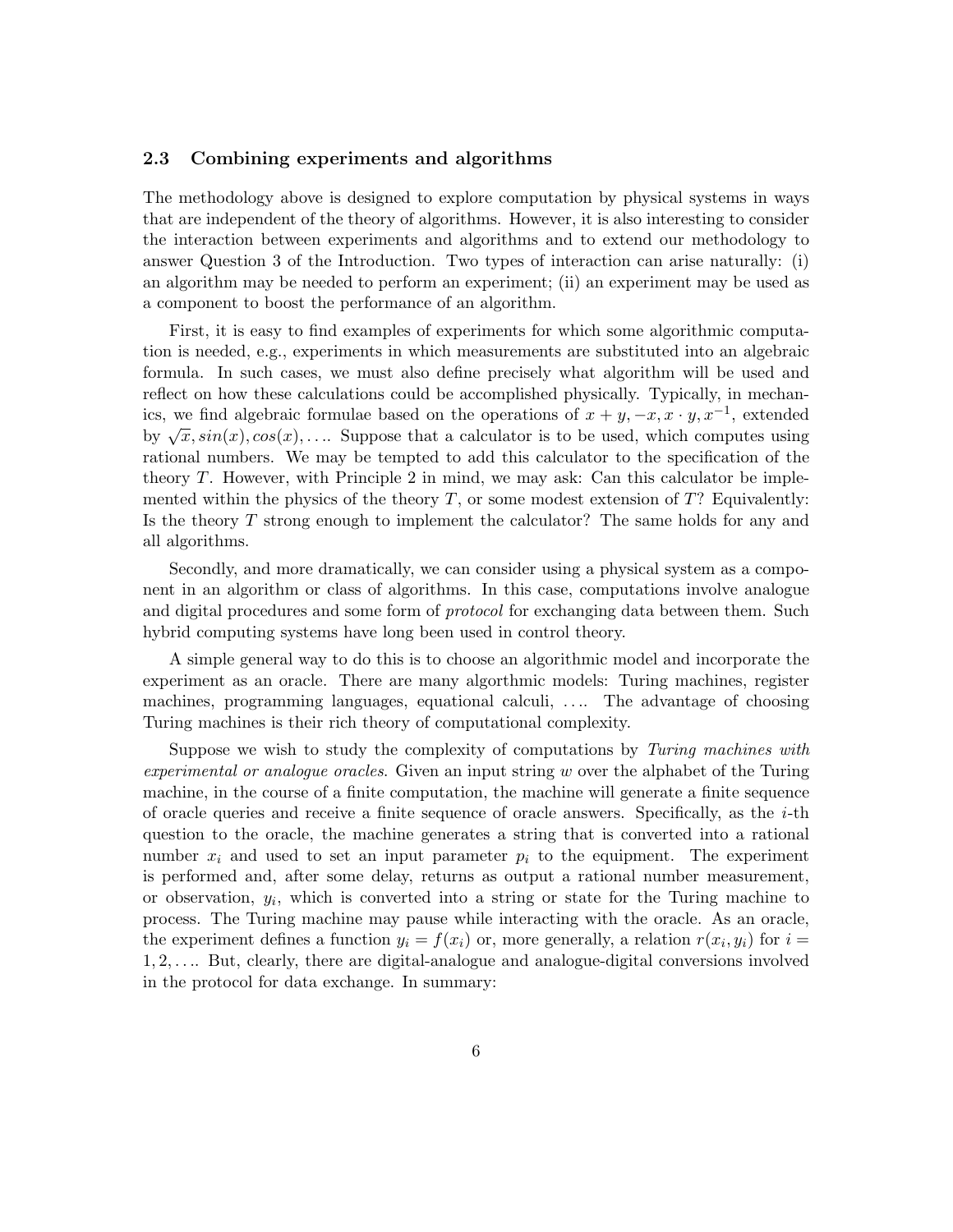Principle 5. Combining experiments and algorithms: Use a physical system as an oracle in a model of algorithmic computation, such as Turing machines. Determine whether the subtheory  $T$ , the experimental computation, and the protocol extends the power and efficiency of the algorithmic model.

# 3 The scatter machine experiment

Experimenting with scatter machines is exactly as described in [5]; for convenience, we review the SMEs. First, following the methodology, we recall the underlying physical theory.

### 3.1 Theory specification

The *scatter machine experiment (SME)* is defined using a subtheory  $T$  of Newtonian mechanics, comprising of the following laws and assumptions:

- 1. Point particles obey Newton's laws of motion in the two dimensional plane.
- 2. Straight line barriers have perfectly elastic reflection of particles, i.e., kinetic energy is conserved exactly in collisions.
- 3. Barriers are completely rigid and do not deform on impact.
- 4. Cannons, which can be moved in position, can project a particle with a given velocity in a given direction.
- 5. Particle detectors are capable of telling if a particle has crossed a given region of the plane.
- 6. A clock measures time.

In performing the experiment, we will *not* need: (i) absolute precision in measurements, either in space or time, or (ii) calculations with algebraic formulae. The theory  $T$  is independent of any notion of computation.

### 3.2 Specification of scattering machine

The machine consists of a cannon for projecting a point particle, a reflecting barrier in the shape of a wedge and two collecting boxes, as in Figure 1.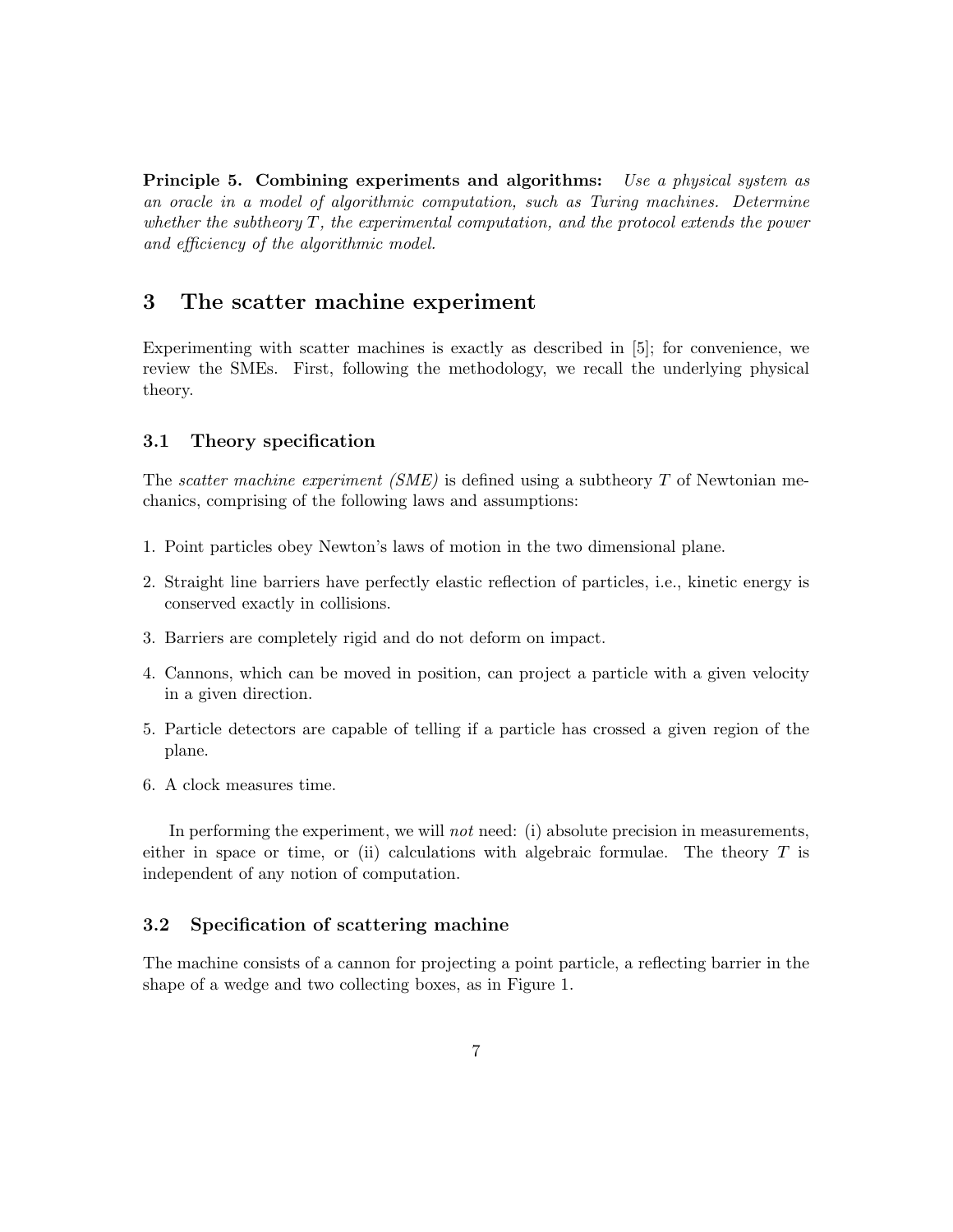

Figure 1: A schematic drawing of the scatter machine

The wedge can be at any position. But we will assume it is fixed for the duration of all the experimental work. Under the control of the Turing machine, the cannon will be moved and fired repeatedly to find information about the position of the wedge. Specifically, the way the *SME* is used as an oracle in Turing machine computations, is this: a Turing machine will set a position for the canon as a query and will receive an observation about the result of firing the cannon as a response. For each input to the Turing machine, there will be finitely many runs of the experiment.

The sides of the wedge are at  $45^{\circ}$  to the line of the cannon, and we take the collision to be perfectly elastic, so the particle is deflected at 90<sup>°</sup> to the line of the cannon, and hits either the left or right collecting box, depending on whether the cannon is to the left or right of the point of the wedge. Since the initial velocity is 10m/s, the particle will enter one of the two boxes within 1 second of being fired. Any initial velocity  $v > 0$  will work with a corresponding waiting time. The wedge is sufficiently wide so that the particle can only hit the 45◦ sloping sides, given the limit of traverse of the cannon. The wedge is sufficiently rigid so that the particle cannot move the wedge from its position.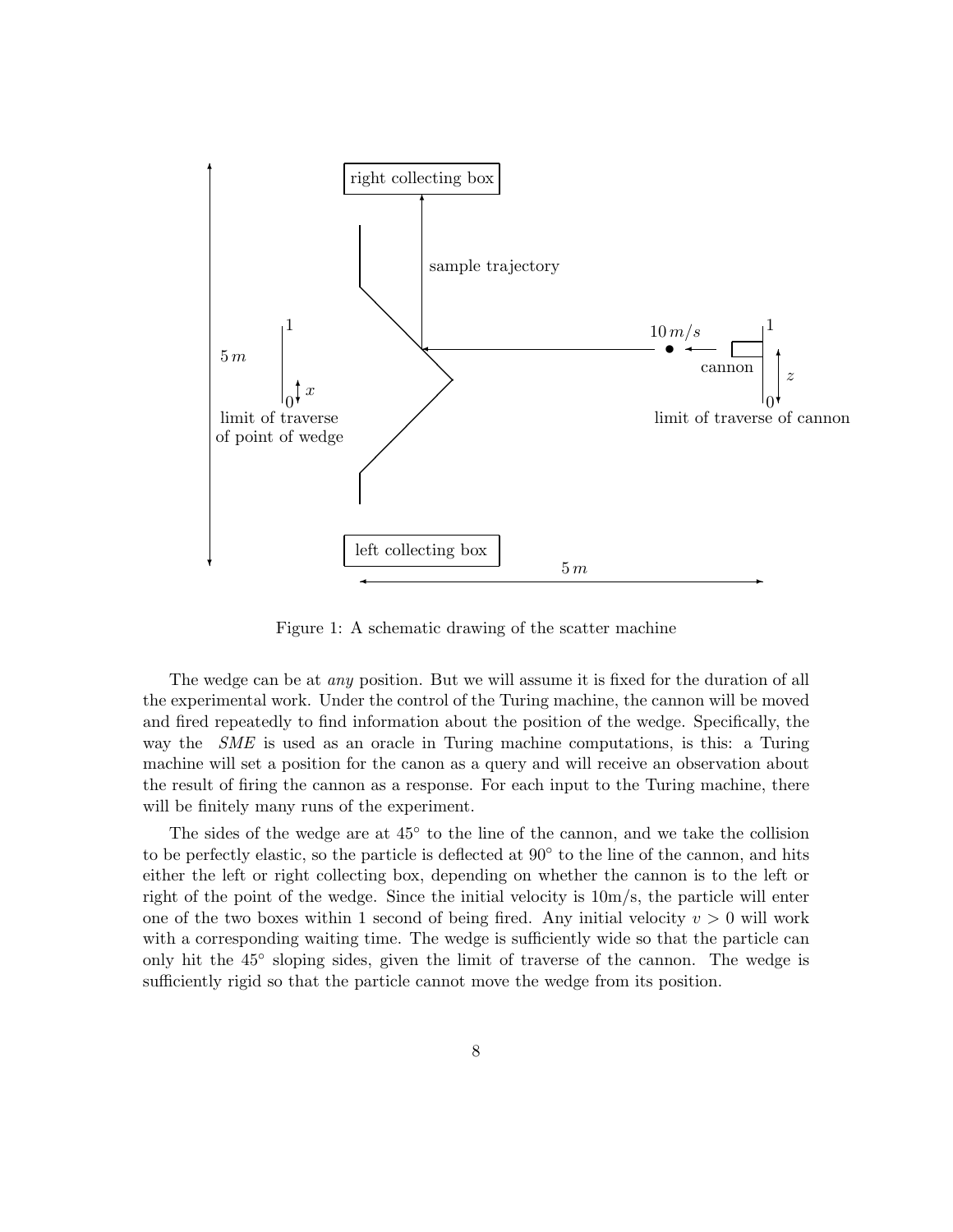What happens if the particle hits the point of the wedge? This is the only exception to the description above. In this case, we shall not make any assumption about what happens, as any assumption would doubtless prove controversial physically. We shall suppose that

Non-determinism Assumption After each projection, the particle could enter either box, or not enter any box. This means that the scatter machine is non-deterministic.<sup>1</sup>

### 3.3 Operation of scattering machine

Suppose that x is the arbitrarily chosen, but fixed, position of the point of the wedge. For a given cannon position  $z$ , there are three outcomes of an experiment:

- (r) One second after firing, the particle is in the right box.
- (l) One second after firing, the particle is in the left box.
- (o) One second after firing, the particle is in neither box.

Figure 2 shows how the outcomes  $(l,r,o)$  are related to the position of the cannon relative to the wedge.



Figure 2: The behaviour of a particle in the scatter machine experiment.

From the mechanics of the system, these outcomes can be connected to the wedge position  $x$  and parameter  $z$  in the following manner:

One second after firing, the particle is in the right box. Conclusion:  $z \geqslant x$ .

One second after firing, the particle is in the left box. Conclusion:  $z \leqslant x$ .

One second after firing, the particle is in neither box. Conclusion:  $z = x$ .

<sup>&</sup>lt;sup>1</sup>In a physical sense, not the technical definition of non-determinism in Turing machines.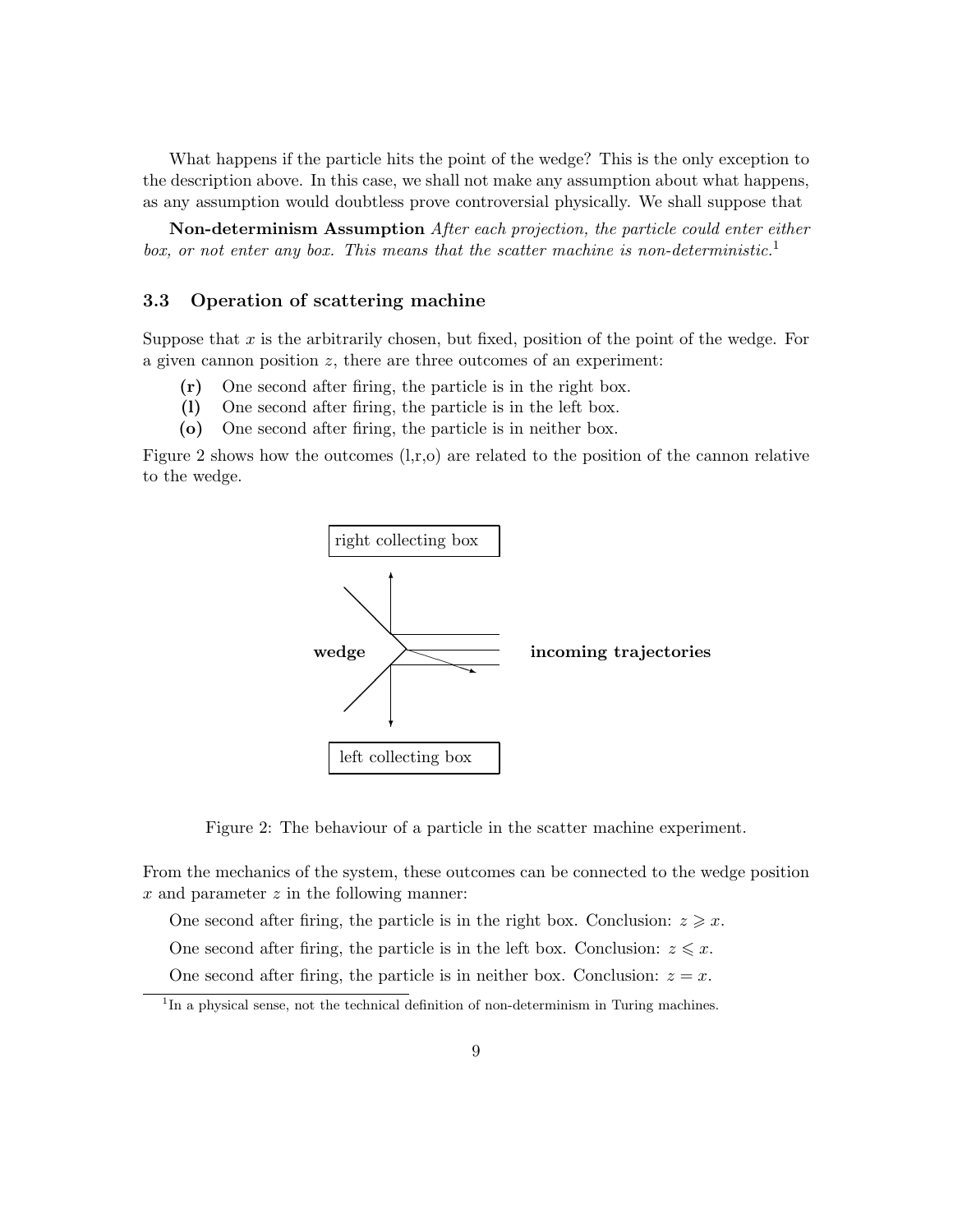The SME was designed to find x to arbitrary accuracy by altering  $z$ , so in our machine  $0 \leqslant x \leqslant 1$  will be fixed, and we will perform observations at different values of  $0 \leqslant z \leqslant 1$ . What values of  $z$  are allowed? We take the special case of the *dyadic scatter machine*, where we can set z to be any fraction in the range  $0 \leq z \leq 1$  with denominator a power of 2.

Consider the precision of the experiment. When measuring the output state the situation is simple: either the ball is in one tray, or in the other tray, or in neither. Errors in observation do not arise.

Now consider some of the non-trivial ways in which precision depends on the positions of the cannon. There are different postulates for the precision of the cannon, and we list some in order of decreasing strength:

#### Definition 3.3.1

The SME is error-free if the position of the cannon can be set exactly to any given dyadic rational number.

The SME is error-prone of arbitrary precision if the position of the cannon can be set to within any arbitrarily small, but non-zero, precision.

The SME is error-prone of fixed precision if the position of the cannon can be set only to within a fixed non-zero precision.

The following is a theorem in [5], which shows that the behaviour of the SME is not computable by algorithms:

**Theorem 3.3.2** The error-free dyadic scatter machine can compute the position of any point on a unit line segment to arbitrary accuracy: given any point  $x \in [0,1]$  the machine can generate an infinite sequence  $[p_n, q_n]$  of rational number interval approximations of x such that for each n, we have

$$
x \in [p_n, q_n]
$$
 and  $|p_n - q_n| < \frac{1}{2^{n-1}}$ .

The entire system is bounded in the following sense: Space: The system can be contained within an arbitrary shallow box. Mass: The total mass of the system is bounded. Time: The calculation of the  $n-th$  approximation takes place in linear time  $O(n)$ . Energy: The calculation of the  $n - th$  approximation uses linear  $O(n)$  energy.

This is proved by using an experimental procedure based on bisection. We start with the interval [0, 1], and fire the cannon at the end points and the mid point of the interval. This will give which of the two half-intervals  $[0, \frac{1}{2}]$  $\frac{1}{2}$  and  $\left[\frac{1}{2},1\right]$  the vertex of the wedge is in. Then repeat using the appropriate half-interval, etc. See [5] for details.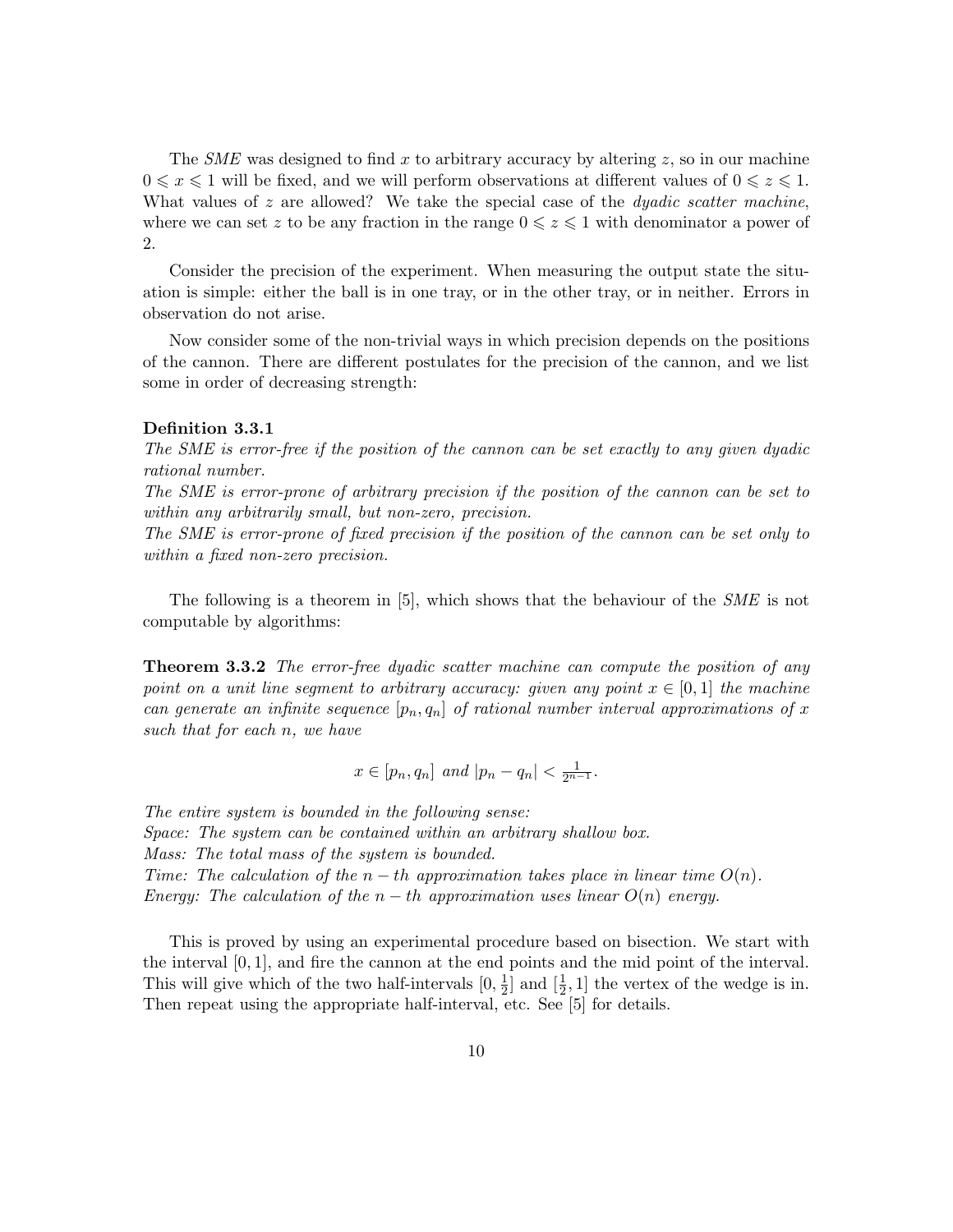With a little modification, the weaker assumption of an error prone dyadic scatter machine with arbitrary precision would have sufficed. (To do this we would have to use overlapping intervals and a "times 3/4 method", rather than a bisection method.)

# 4 Turing machines, oracles and non-uniform complexity theory

To prepare for combining experiments and algorithms, we note some points about oracle Turing machines and probabilistic Turing machines. Then we recall briefly some notions of non-uniform complexity, which we use to analyse our new model of computation.

## 4.1 The oracle Turing machine

We assume the reader is familiar with idea of the deterministic Turing machine and its many definitions, which may vary the finite alphabet  $\Sigma$  of symbols, the control unit with its finitely many states, and the memory with its finitely many tapes. The oracle Turing machine is a device to which is added an *oracle*, which is thought of as a black box that can answer questions. The Turing machine can compute a word in  $\Sigma^*$ , which is interpreted as a question, and to each question the oracle deterministically gives an answer, yes or no. We will assume that an oracle Turing machine has at least three tapes: one or more work tapes, where calculations can be carried out; one *query tape*, for the purpose of asking questions to the oracle; and one input tape for input.

The control unit governs the computation, by reading and writing symbols in the tapes and by consulting the oracle. Among the states of the finite control unit are six special states. Three of these states are used to begin and halt the computation: these are called the *initial state*, the *accepting state*, and the *rejecting state*. The remaining three states serve to interact with the oracle: these are called the *query state*, the "yes" state, and the "no" state. In order to ask the oracle a question, the control unit writes the question in the query tape and moves to the query state. The finite control will then be interrupted, and the oracle will answer the question by resuming the computation in either the "yes" state or the "no" state, with the obvious meaning. Then the query tape is erased.

A computation of the oracle Turing machine on a word  $w$  begins with  $w$  written in the input tape of the machine, with the input tape head placed on the left-most symbol of  $w$ , and the control unit in the initial state. The computation will proceed as long as the control unit does not enter either the accepting or rejecting states. The input  $w$  is said to be accepted by the machine if the computation halts in the accepting state, and rejected if it halts in the rejecting state.

Let  $A \subseteq \Sigma^*$  be a set of words over  $\Sigma$ . We say that A is decided by an oracle Turing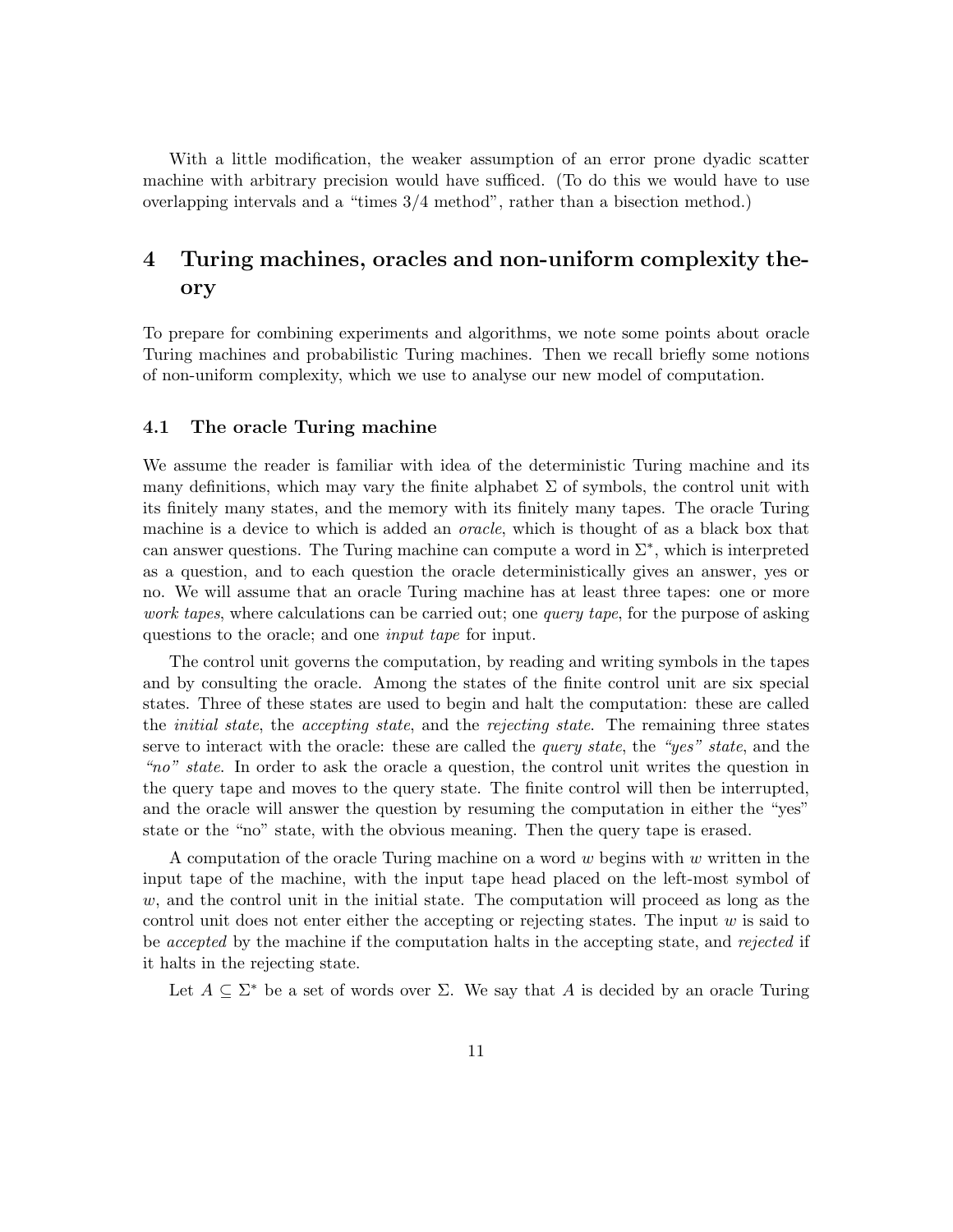machine M if, for every input  $w \in \Sigma^*$ , w is accepted by M when  $w \in A$  and rejected by M when  $w \notin A$ . We say that M decides A in polynomial time, if M decides A, and, for every  $w \in \Sigma^*$ , the number of steps of the computation is bounded by a polynomial in the size of  $w$ .

To each oracle corresponds a unique set  $O$  containing exactly the words to which the oracle answers yes. We may thus denote an oracle by its corresponding set  $O$  for which the Turing machine may calculate w and decide if  $w \in O$ . We write P(O) to stand for the class of sets decidable in polynomial time by machines with the oracle  $O$ , and abbreviate  $P = P(\emptyset)$ . An oracle is sparse if, for each size m, the number of words in it of size  $\leq m$  is bounded by a polynomial.

### 4.2 The probabilistic Turing machine

A probabilistic Turing machine is similar to the oracle Turing machine, but instead of a black box that answers questions, the finite control uses a coin. The probability of the coin turning up heads is  $p \in [0, 1]$ , and the probability of it giving tails is  $q = 1 - p$ . It is common to assume that  $p=\frac{1}{2}$  $\frac{1}{2}$ , i.e., that the coin is fair. This assumption is vital for the usual understanding of probabilistic machines, since a probabilistic machine with a rational  $p$  can be simulated by a deterministic machine, but this is not necessarily true for an arbitrary real p.

The coin can be seen as a non-deterministic oracle which, when queried, will always answer yes with probability p, and no with probability q. There is no need for the query tape but otherwise the behaviour of the probabilistic machine is like that of the oracle Turing machine. We thus choose to rename the query, "yes" and "no" states to be the toss state, the heads state and the tails state, respectively.

The decision criterion, however, must be different, because unless the control unit makes no use of the coin, the machine will not deterministically accept or reject the input. We will here describe one of the most common probabilistic decision criterion.

For a set  $A \subseteq \Sigma^*$ , a probabilistic Turing machine M, and an input  $w \in \Sigma^*$ , the *error* probability of M for input w is the probability of M rejecting w if  $w \in A$ , or the probability of M accepting w if  $w \notin A$ . We say that M decides A with bounded error probability if there is a number  $\gamma < \frac{1}{2}$ , such that the error probability of M for any input w is smaller than  $\gamma$ <sup>2</sup> A is decided in polynomial time with bounded error probability if, for every input  $w$ , the number of steps in the possible computations is always bounded by a polynomial in the length of  $w$ . We write BPP to stand for the class of sets decidable in polynomial time

<sup>&</sup>lt;sup>2</sup>Under the assumption that  $p = \frac{1}{2}$ , one can represent every possible computation of a probabilistic Turing machine on an input  $w$  as a complete binary tree, where each node of the tree corresponds to the global state, or configuration, of the machine after each possible sequence of coin tosses. Then the probability of error is simply the fraction of leaves of this tree which incorrectly accept or reject w.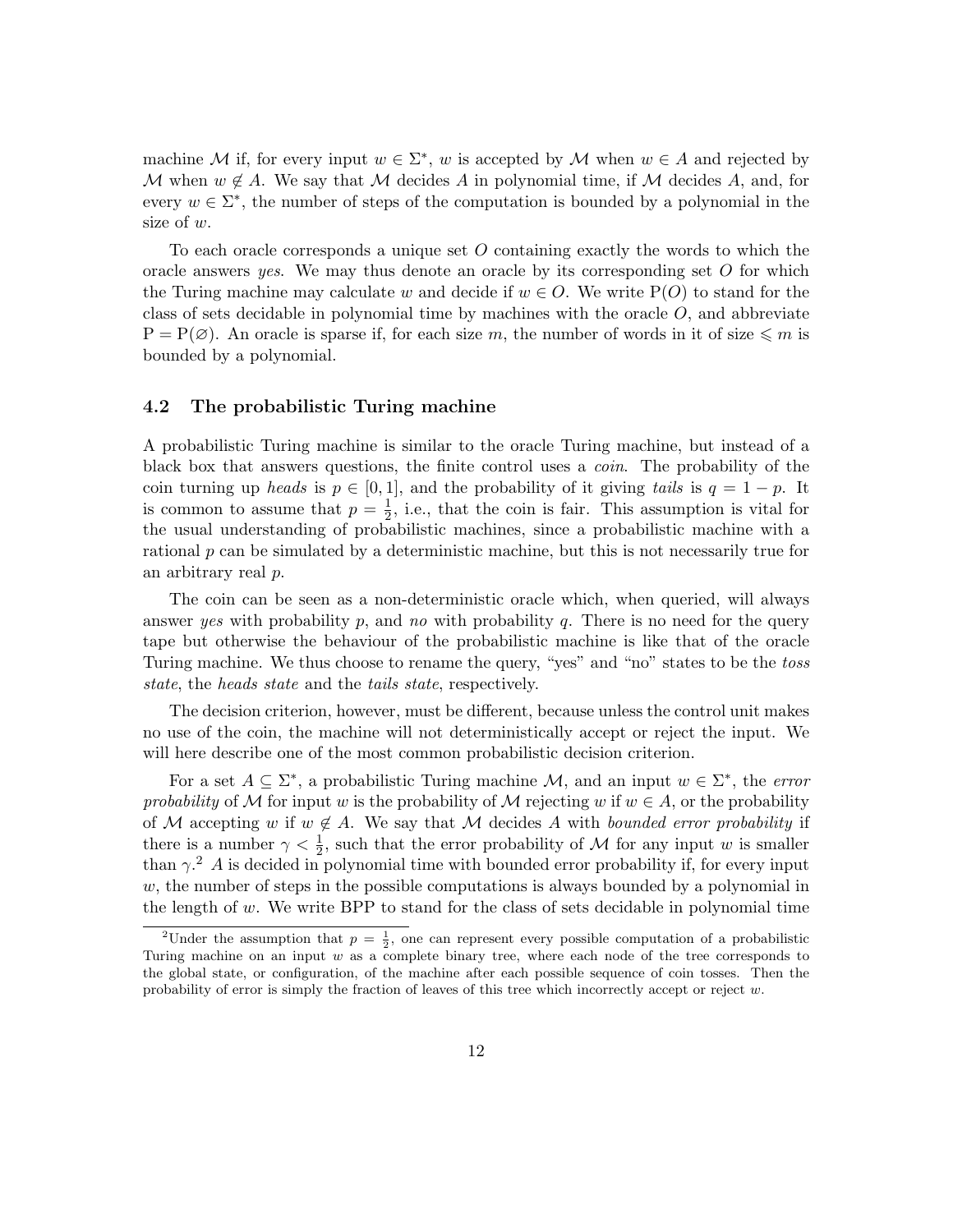with bounded error probability using a balanced coin.

#### 4.3 Non-uniform complexity classes

We will see that non-uniform complexity gives the most adequate characterisations of the computational power of the analog-digital scatter machine.<sup>3</sup> Non-uniform complexity classifies problems by studying families of finite machines (e.g., circuits)  $\{\mathcal{C}_n\}_{n\in\mathbb{N}}$ , where each  $\mathcal{C}_n$  decides the restriction of some problem to inputs of size n. It is called non-uniform, because for every  $n \neq m$  the finite machines  $C_n$  and  $C_m$  can be entirely unrelated, while in uniform complexity the algorithm is the same for inputs of every size. A way to connect the two approaches is by means of *advice classes*: one assumes that there is a unique algorithm for inputs of every size, which is aided by certain information, called *advice*, which may vary for inputs of different sizes. The input is given, for a word  $w$ , by the concatenation of w and the advice,  $\langle w, f(|w|) \rangle$ , by means of a pairing function  $\langle \cdot, \cdot \rangle : \Sigma^* \times \Sigma^* \to \Sigma^*$  and its inverses  $(\cdot)_1$  and  $(\cdot)_2$ , which are all computable in linear time.

**Definition 4.3.1** Let  $\beta$  be a class of sets and  $\mathcal F$  a class of total functions. The nonuniform class  $\mathcal{B}/\mathcal{F}$  is the class of sets A for which some  $B \in \mathcal{B}$  and some  $f \in \mathcal{F}$  are such that, for every w,  $w \in A$  if and only if  $\langle w, f(|w|) \rangle \in B$ .

F is called the *advice class* and f is called the *advice function*. Examples for  $\beta$  are P, or BPP. We will be considering two instances for the class  $\mathcal{F}$ : poly is the class of functions bounded by a polynomial, i.e., poly is the class of functions  $f : \mathbb{N} \to \Sigma^*$  such that, for some polynomial p,  $|f(n)| \in O(p(n))$ ; log is the class of functions  $g : \mathbb{N} \to \Sigma^*$  such that  $|g(n)| \in O(log(n))$ . We will also need to treat prefix non-uniform complexity classes. For these classes we may only use prefix functions, i.e., functions f such that  $f(n)$  is always a prefix of  $f(n + 1)$ . The idea behind prefix non-uniform complexity classes is that the advice given for inputs of size  $n$  must also be useful to decide smaller inputs.

**Definition 4.3.2** Let B be a class of sets and F a class of functions. The prefix nonuniform class  $\mathcal{B}/\mathcal{F}^*$  is the class of sets A for which some  $B \in \mathcal{B}$  and some prefix function  $f \in \mathcal{F}$  are such that, for every length n and input w with  $|w| \leqslant n$ ,  $w \in A$  if and only if  $\langle w, f(n) \rangle \in B$ .

As examples we have  $P/log*$ , or  $BPP/log*$ . It is a matter of some controversy whether this is the appropriate definition of  $BPP/\mathcal{F}$ . Notice that by demanding that there is a set  $B \in BPP$ , and a function  $f \in \mathcal{F}$  (in this order) such that  $w \in A$  if and only if  $\langle w, f(|w|) \rangle \in B$ , we are demanding a fixed  $\varepsilon > 0$  (fixed by the Turing machine chosen to

<sup>&</sup>lt;sup>3</sup>For an interesting definition of how we can compare computational power among different models of computability, see the work of Udi Boker and Nachum Dershowitz [6].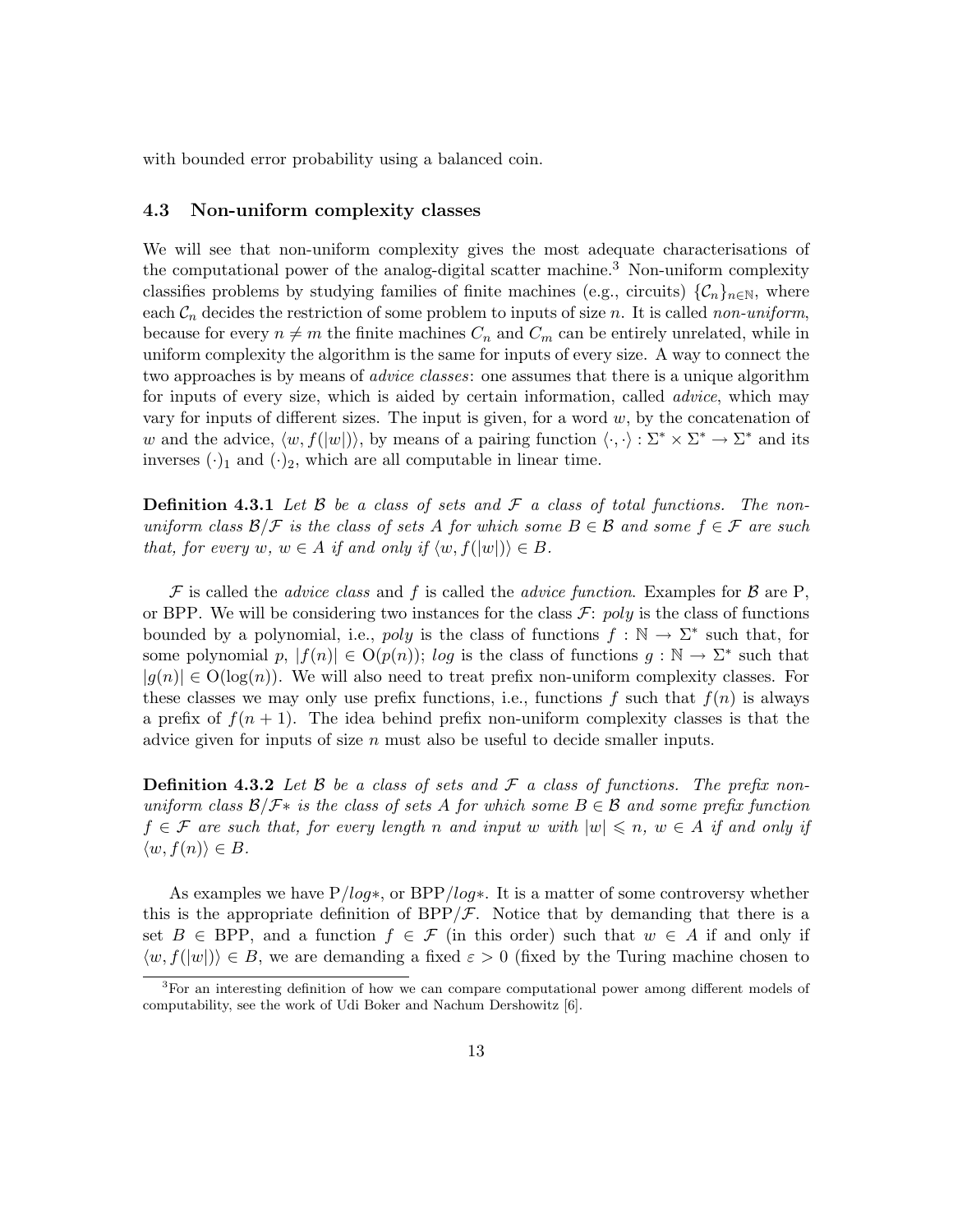witness that  $B \in BPP$ ) for any possible advice, instead of the more intuitive idea that the error only has to be bounded after choosing the correct advice. This leads to the following definitions.

**Definition 4.3.3** BPP//poly is the class of sets A for which a probabilistic Turing machine M, a function  $f \in poly$ , and a constant  $\gamma < \frac{1}{2}$  exist such that M rejects  $\langle w, f(|w|) \rangle$ with probability at most  $\gamma$  if  $w \in A$  and accepts  $\langle w, f(|w|) \rangle$  with probability at most  $\gamma$  if  $w \notin A$ .

**Definition 4.3.4** BPP//log<sup>\*</sup> is the class of sets A for which a probabilistic Turing machine M, a prefix function  $f \in log$ , and a constant  $\gamma < \frac{1}{2}$  exist such that, for every length n and input w with  $|w| \leq n$ , M rejects  $\langle w, f(n) \rangle$  with probability at most  $\gamma$  if  $w \in A$  and accepts  $\langle w, f(n) \rangle$  with probability at most  $\gamma$  if  $w \notin A$ .

It can be shown that BPP//poly = BPP/poly, but it is unknown whether BPP//log\*  $\subseteq$ BPP/log∗. After the work of [2], we can safely assume without loss of generality that, for  $P/log*$  and BPP/log<sup>\*</sup>, the length of any advice  $f(n)$  is exactly  $|a \log n + b|$ , for some  $a, b \in \mathbb{N}$  which depend on f. Their proof generalises for BPP//log\*.

It is important to note that the usual non-uniform complexity classes contain undecidable sets, e.g.,  $P/poly$  contains the halting set. The non-recursive enumerability of the non-uniform complexity classes results exclusively from the non-computability of the advice functions. In fact, for any class  $\beta$  of decidable sets, and any class  $\mathcal F$  of advice functions,  $\mathcal{B}/(\mathcal{F} \cap PR) \subseteq$  REC, where PR is the class of partial recursive functions and REC is the class of recursive sets. This means that computable advice results in computable behaviour, but possibly speeded up. <sup>4</sup>

There exists a characterisation of the class  $P/poly$  that codifies the relationships between obtaining external information from polynomial length advice and obtaining it from oracles. The proof can be found in [1], chapter 5.

Theorem 4.3.5  $P/poly = \bigcup_{O \text{ sparse}} P(O)$ .

One possible oracle that we can associate to an SME is the set of finite prefixes of the vertex position of the wedge written in binary.

# 5 The analog-digital scatter machine

The Turing machine is connected to the SME in the same way as it would be connected to an oracle: we replace the query state with a *shooting state*  $(q_s)$ , the "yes" state with a *left* 

<sup>&</sup>lt;sup>4</sup>The reader should note that exponential length advice suffices to decide all sets, because for length  $n$ there are at most  $2<sup>n</sup>$  words, which can be concatenated to give the advice.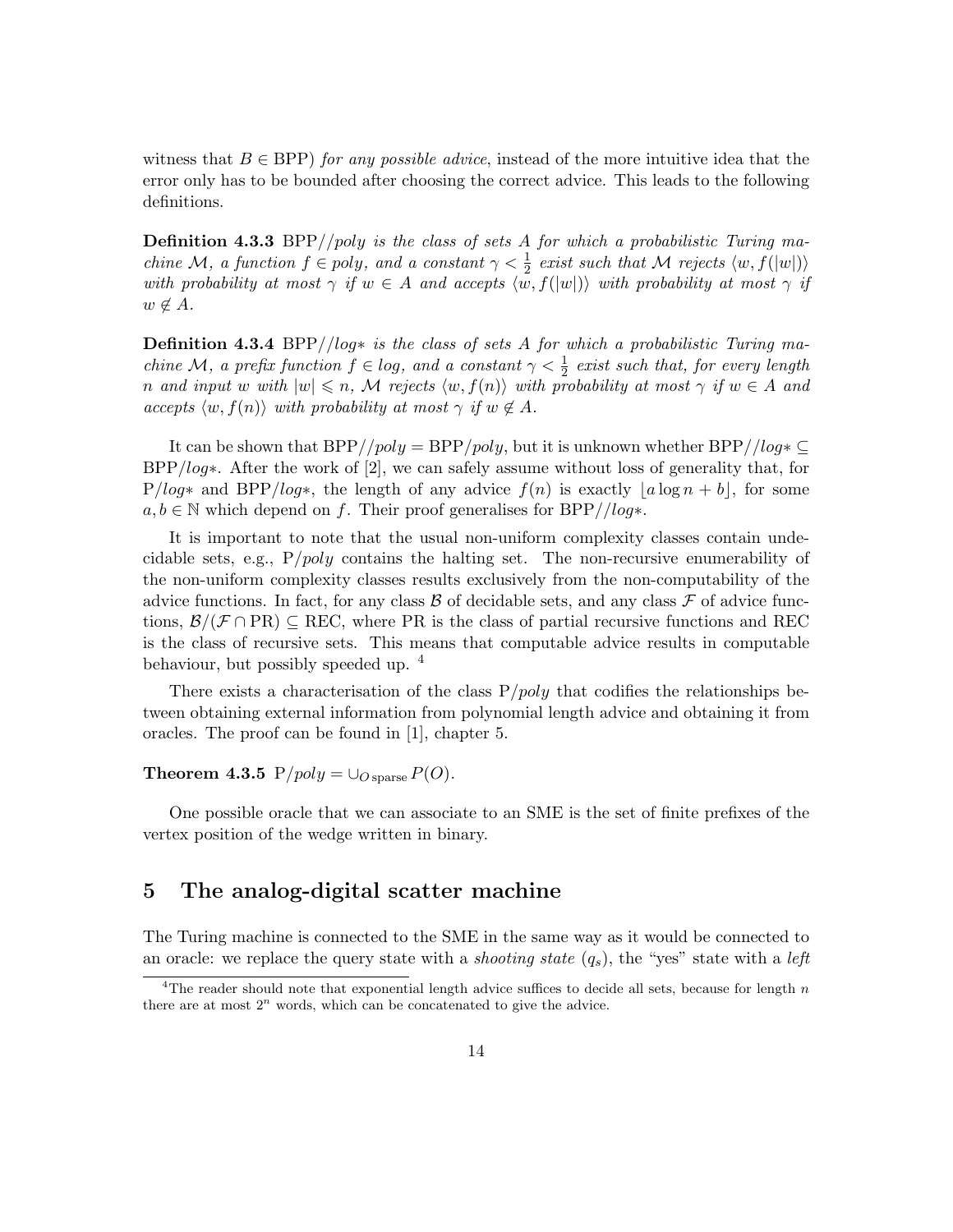state  $(q_l)$ , and the "no" state with a *right state*  $(q_r)$ . The resulting computational device is called the *analog-digital scatter machine*, and we refer to the vertex position of an analogdigital scatter machine when we mean to discuss the vertex position of the corresponding SME.

In order to invoke a scatter machine experiment, the analog-digital scatter machine will write a word  $z$  in the query tape and enter the shooting state. This word will either be "1", or a binary word beginning with 0. We will use z to denote both a word  $z_1 \ldots z_n \in$  $\{1\} \cup \{0s : s \in \{0,1\}^*\}$  and the corresponding dyadic rational

$$
\sum_{i=1}^{n} 2^{-i+1} z_i \in [0, 1].
$$

In this case, we write |z| to denote n, i.e., the size of  $z_1 \ldots z_n$ , and say that the analog-digital scatter machine is *aiming* at z.

After entering the shooting state, the computation will be interrupted, and the SME will attempt to set the cannon at  $z$ . The place where the cannon is actually set at depends on whether the SME is error-free or error-prone. If the SME is error-free, the cannon will be placed exactly at z.

If the SME is error-prone with arbitrary precision, the cannon will be placed somewhere in the interval  $[z - \varepsilon, z + \varepsilon]$ , where  $\varepsilon > 0$  is arbitrarily small. Of course, the interface between the Turing machine and the experimental apparatus needs to be able to specify this accuracy, and the most convenient way is to interpret the length of the word specifying  $z$  as giving the accuracy, so that the the cannon will be placed at some point in the interval  $[z-2^{-|z|-1}, z+2^{-|z|-1}]$ . This means that for different words representing the same dyadic rational, the longest word will give the highest precision. To increase the accuracy, it is only necessary to add more zeros to the binary representation of z.

If the SME is error-prone with fixed precision  $\varepsilon$  then the cannon will be placed somewhere in the interval  $[z - \varepsilon, z + \varepsilon]$ . In this case we will have to specify information on the probability distribution on the interval  $[z - \varepsilon, z + \varepsilon]$ , and we will take this to be the uniform probability distribution.

After setting the cannon, the SME will fire a particle, wait one second and then check if the particle is in either box. If the particle is in the right collecting box, then the Turing machine computation will be resumed in the state  $q_r$ . If the particle is in left box, or if it is in neither box, then the Turing machine computation will be resumed in the state  $q_l$ .

With this behaviour, we obtain three distinct analog-digital scatter machines.

**Definition 5.0.6** An error-free analog-digital scatter machine is a Turing machine connected to an error-free SME. We define an error-prone analog-digital scatter machine with arbitrary precision, and an error-prone analog-digital scatter machine with fixed precision similarly.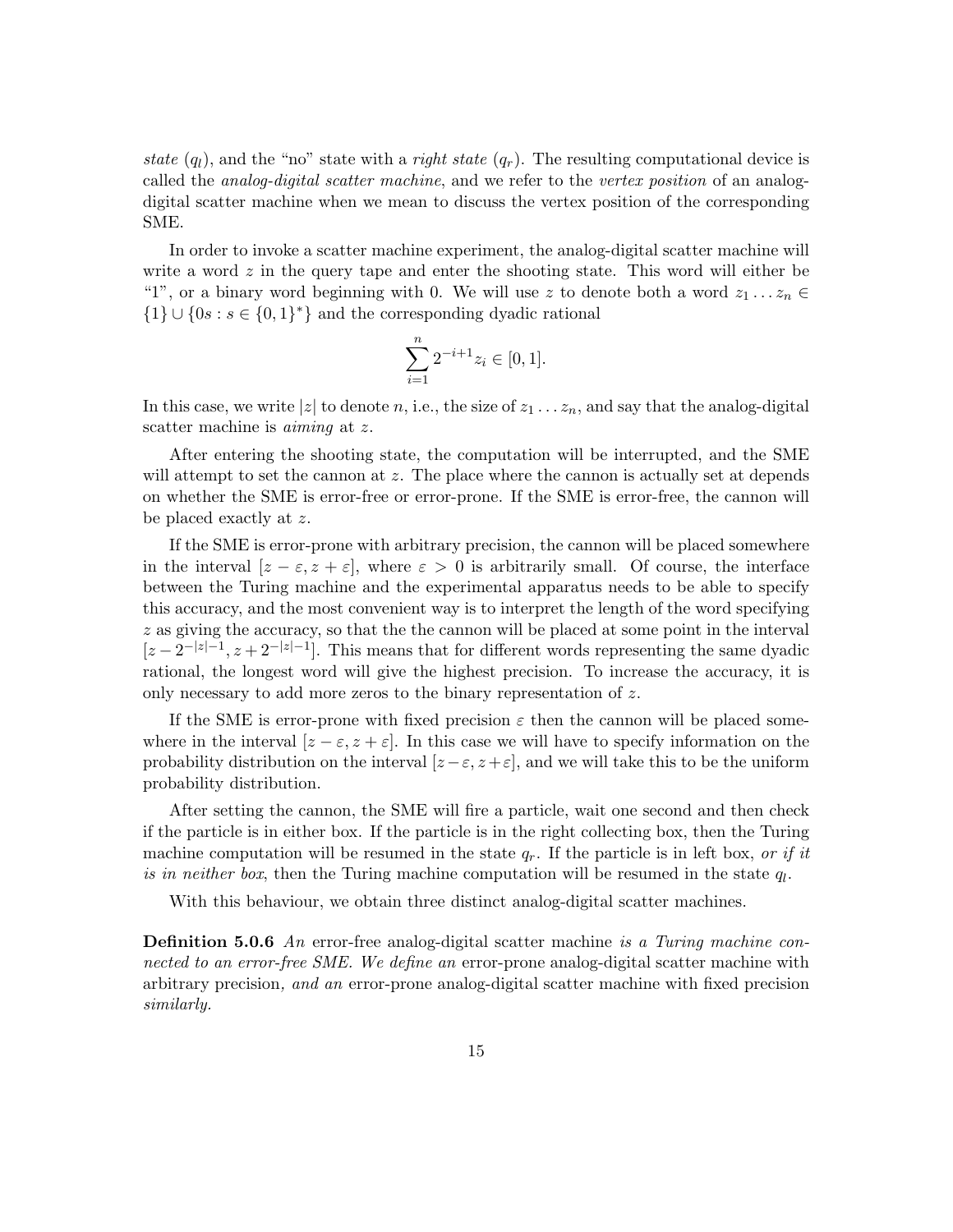Consider the total time to be the sum of the times taken to communicate, initialise and perform the experiment. In the case of the SME, conducting an atomic experiment (one firing of the cannon and the subsequent measurement) takes constant time.

**Definition 5.0.7** We say an AD-protocol is  $f(n)$ -bounded if the total time taken by SME to process a query string of size n and return an answer is bounded by  $f(n)$ . Polynomial and exponential bounds will be used. In the case of exponential bounds, we will say that a machine has a strictly exponential AD-protocol if there is an exponential upper and lower bound to the time taken.

The error-free analog-digital scatter machine has a very simple behaviour. If such a machine, with vertex position  $x \in [0,1]$ , aims at a dyadic rational  $z \in [0,1]$ , we are certain that the computation will be resumed in the state  $q_l$ , if  $z \leq x$ , and in the state  $q_r$ , when  $z > x$ . If we make the further assumption that x is not a dyadic rational, and we will freely make this assumption throughout this text, then the error-free analog-digital scatter machine will behave deterministically. We can thus define the following decision criterion.

**Definition 5.0.8** Let  $A \subseteq \Sigma^*$  be a set of words over  $\Sigma$ . We say that an error-free analogdigital scatter machine M decides A if, for every input  $w \in \Sigma^*$ , w is accepted if  $w \in A$ and rejected if  $w \notin A$ . We say that M **decides** A in polynomial time, if M decides A, and there is a polynomial p such that, for every input  $w \in \Sigma^*$ , the number of steps of the computation of M on w is bounded by  $p(|w|)$ .<sup>5</sup>

The error-prone analog-digital scatter machines, however, do not behave in a deterministic way. If such a machine aims the cannon close enough to the vertex position, and with a large enough error, there will be a positive probability for both the particle going left or right. If the error can be made arbitrarily small, then for certain vertex positions we can recover deterministic behaviour by ensuring that the error interval lies entirely on one side of the vertex position. However, in general, a deterministic decision criterion is not suitable for error prone machines. For a set  $A \subseteq \Sigma^*$ , an error-prone analog-digital scatter machine M, and an input  $w \in \Sigma^*$ , let the *error probability* of M for input w be either the probability of M rejecting w, if  $w \in A$ , or the probability of M accepting w, if  $w \notin A$ .

**Definition 5.0.9** Let  $A \subseteq \Sigma^*$  be a set of words over  $\Sigma$ . We say that an error-prone analog-digital scatter machine M **decides** A if there is a number  $\gamma < \frac{1}{2}$ , such that the error probability of M for any input w is smaller than  $\gamma$ . We call **correct** to those computations which correctly accept or reject the input. We say that  $M$  decides A in polynomial time, if M decides A, and there is a polynomial p such that, for every input  $w \in \Sigma^*$ , the number of steps in every correct computation of M on w is bounded by  $p(|w|)$ .

<sup>&</sup>lt;sup>5</sup>Note that as scatter machines can decide all sets, the interest here is the characterisation of the time constraints.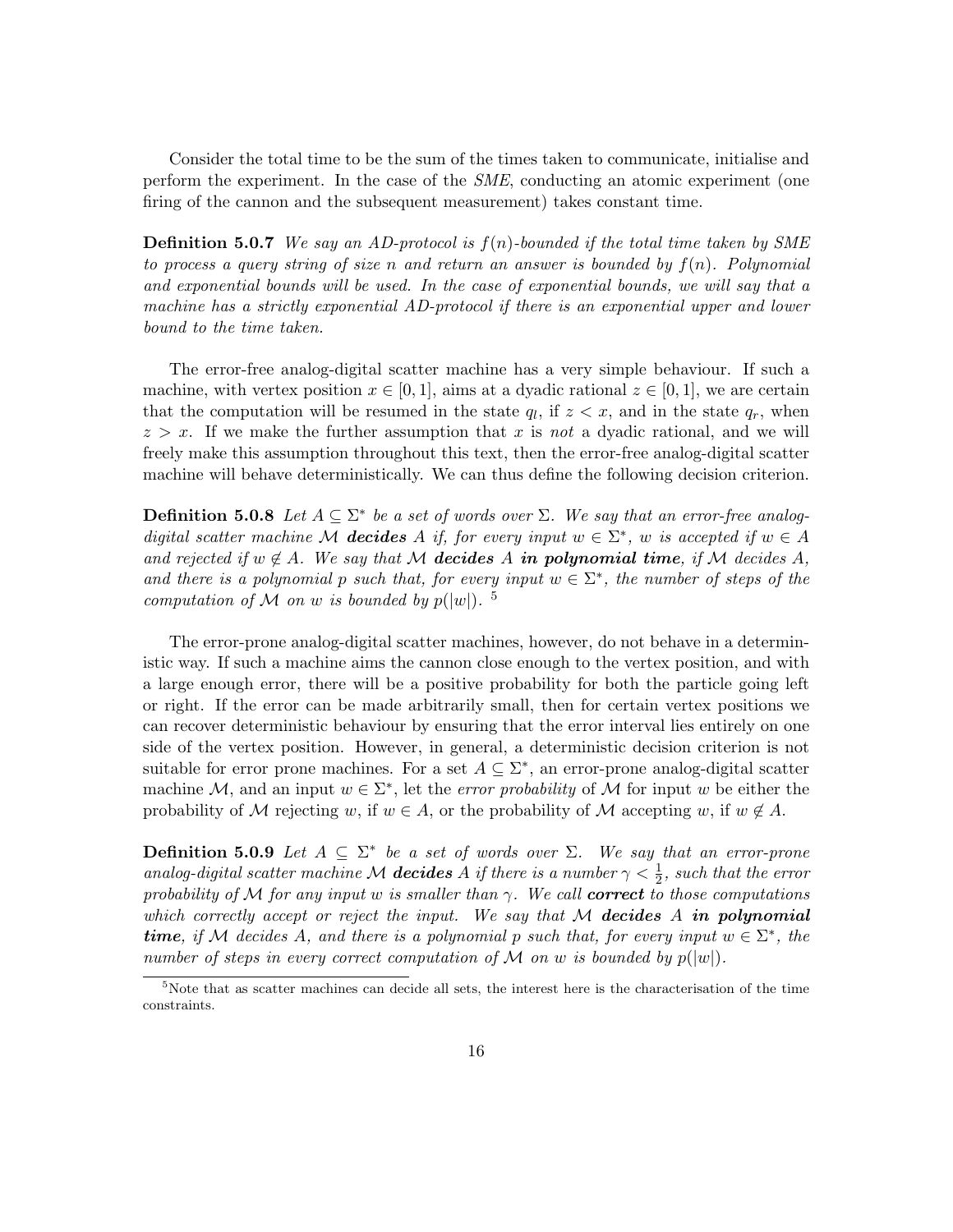Standard proof techniques of structural complexity can be used to show that if there is an error-prone analog-digital scatter machine  $M$  which decides  $A$  in polynomial time with an error probability bounded by  $\gamma < \frac{1}{2}$ , then, for any polynomial q, there is another error-prone machine which decides A in polynomial time with an error probability, for inputs of size *n*, bounded by  $\frac{1}{2^{q(n)}}$ . We may also assume, without loss of generality, that if an error-prone analog-digital scatter machine  $M$  decides a set  $A$  in polynomial time, then all of its computations halt after the same number of steps [1].

# 6 AD scatter machines compute  $P/poly$  and  $P/log*$

In the following subsections we will study lower bounds for the computational power of the analog-digital scatter machine under different assumptions on its behaviour.

### 6.1 Coding the advice function as a wedge position

Given an advice function  $f : \mathbb{N} \to \Sigma^*$ , we place the wedge at the position given by the binary expansion

$$
x(f) = 0 \cdot c(f(0))\,001\,c(f(1))\,001\,c(f(2))\,001\,c(f(3))\,001\ldots \in [0,1].
$$

To determine the coding  $c(f(m))$  of  $f(m)$  we first code the word  $f(m)$  as a binary number, using a binary code for every letter in its alphabet  $\Sigma$  (e.g. Unicode or ASCII). For example we might suppose that the binary form of  $f(1)$  was

00101 .

To find  $c(f(m))$ , replace every 0 in its binary form by 100 and every 1 by 010. Thus our example becomes

#### 100100010100010 .

To find each  $f(m)$  from  $x(f)$ , read the binary digits of  $x(f)$  in triples. When the triple 001 is found, it means that we start reading the next  $c(f(m))$ , as the triple 001 never occurs as a triple in  $c(f(m))$  (i.e. we use 001 as a separator). It is important to note that the length of  $c(f(m))$  is a linear function of the length of  $f(m)$ .

Of course, not every element of [0, 1] occurs as an  $x(f)$ . The reader may note that no dyadic rational can occur, as they would have to end in  $0000...$  or  $1111...$ , and the triples 000 and 111 do not occur in any  $x(f)$ . This is good news, in that we cannot have any ambiguity in the binary expansion. For example,  $\frac{1}{2}$  has the binary expansions  $0.1000...$ and  $0.0111...$ , but this sort of ambiguity is limited to dyadic rationals. Later in the paper we will need a rather stronger result about which numbers can't be of the form  $x(f)$ :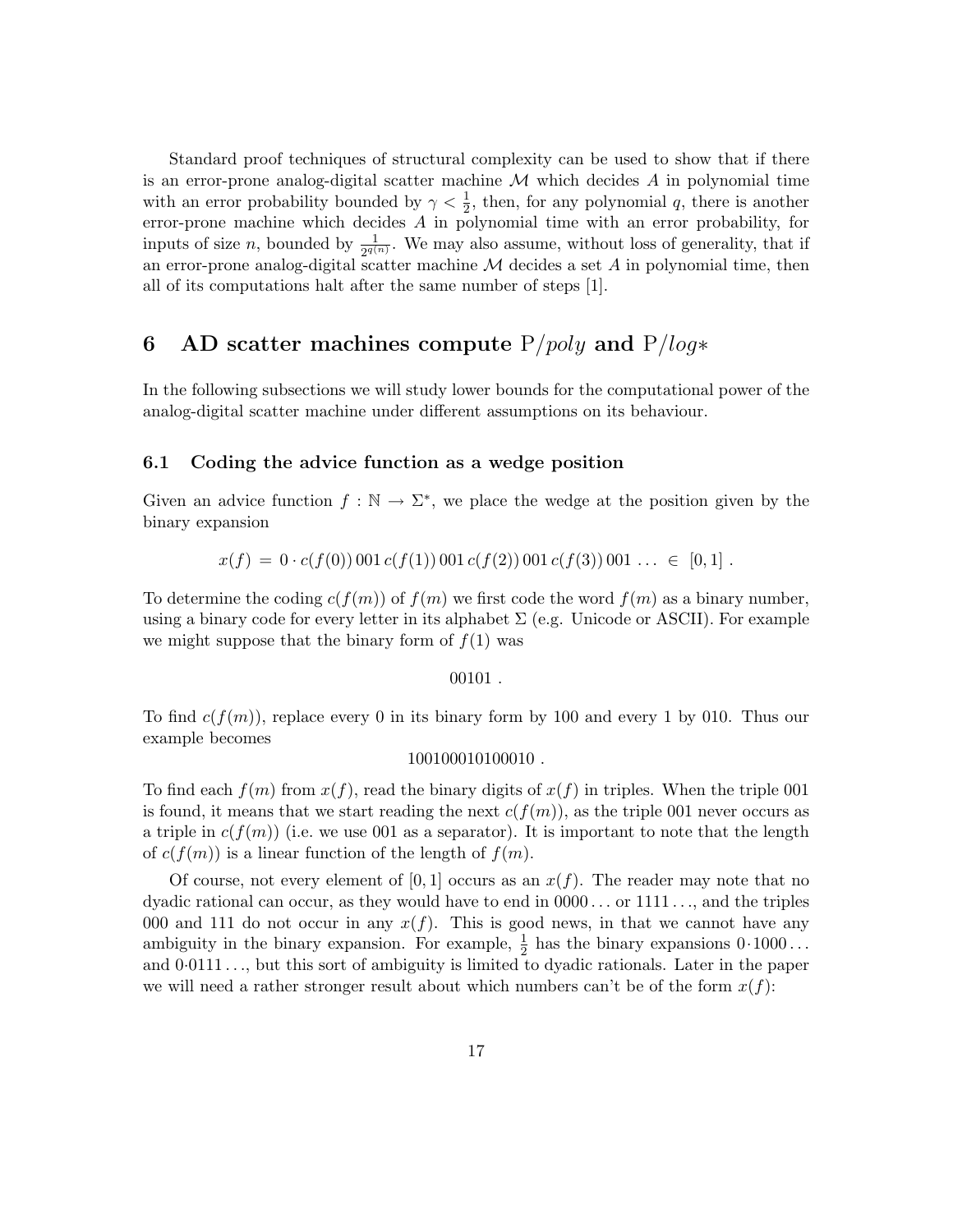**Lemma 6.1.1** Given a dyadic rational  $k/2^{3n} \in [0,1]$  for integer k,  $|x(f) - k/2^{3n}| >$  $1/2^{3n+3}$  for all f.

**Proof:** To prove this it is only necessary to note that whatever the first  $3n$  binary digits of  $x(f)$ , the next triple is of the form 100 or 010 or 001.  $\Box$ 

Corollary 6.1.2 Given a dyadic rational  $k/2^n \in [0,1]$  for integer k,  $|x(f) - k/2^n| >$  $1/2^{n+5}$  for all f.

**Proof:** Consider the cases  $n = 3m$ ,  $n = 3m + 1$  and  $n = 3m + 2$  separately and use lemma 6.1.1.  $\square$ 

As we shall see, the purpose of these results is to ensure that various error intervals for the cannon lie entirely on one side of the wedge position.

## 6.2 AD-scatter machines with a polynomial AD-protocol can decide  $P/poly$ in polynomial time.

In this subsection we will show that both error free and error prone arbitrary precision ADscatter machines with a polynomial AD-protocol can decide sets in  $P/poly$  in polynomial time. We shall leave the more complicated problem of determining an upper bound for the complexity of the sets that these machines can decide until later.

Let A be a set in  $P/poly$ , and, by definition, let  $B \in P$ ,  $f \in poly$  be such that

$$
w \in A \iff \langle w, f(|w|) \rangle \in B.
$$

Now take an AD-scatter machine with the position of the wedge set to  $x(f)$ , as described in subsection 6.1. For a word w, if we can determine the advice  $f(|w|)$  in polynomial time in |w|, then the Turing machine can determine  $\langle w, f(|w|) \rangle$  in polynomial time, so the problem is solved in polynomial time. In turn, to determine  $f(|w|)$  it suffices to show that we can read the first n binary places of the wedge position  $x(f)$  in polynomial time in n.

**Proposition 6.2.1** An error free AD-scatter machine with a polynomial AD-protocol can determine the first n binary places of the wedge position  $x(f)$  in polynomial time in n.

**Proof:** Use the bisection procedure already outlined, which requires n steps, with step m requiring an amount of time polynomial in  $m$ . Multiplying this gives a total amount of time polynomial in  $n$ . The only way in which the bisection procedure could go wrong is if the wedge is at a dyadic rational, and this cannot be the case for  $x(f)$ , as noted in subsection 6.1.  $\Box$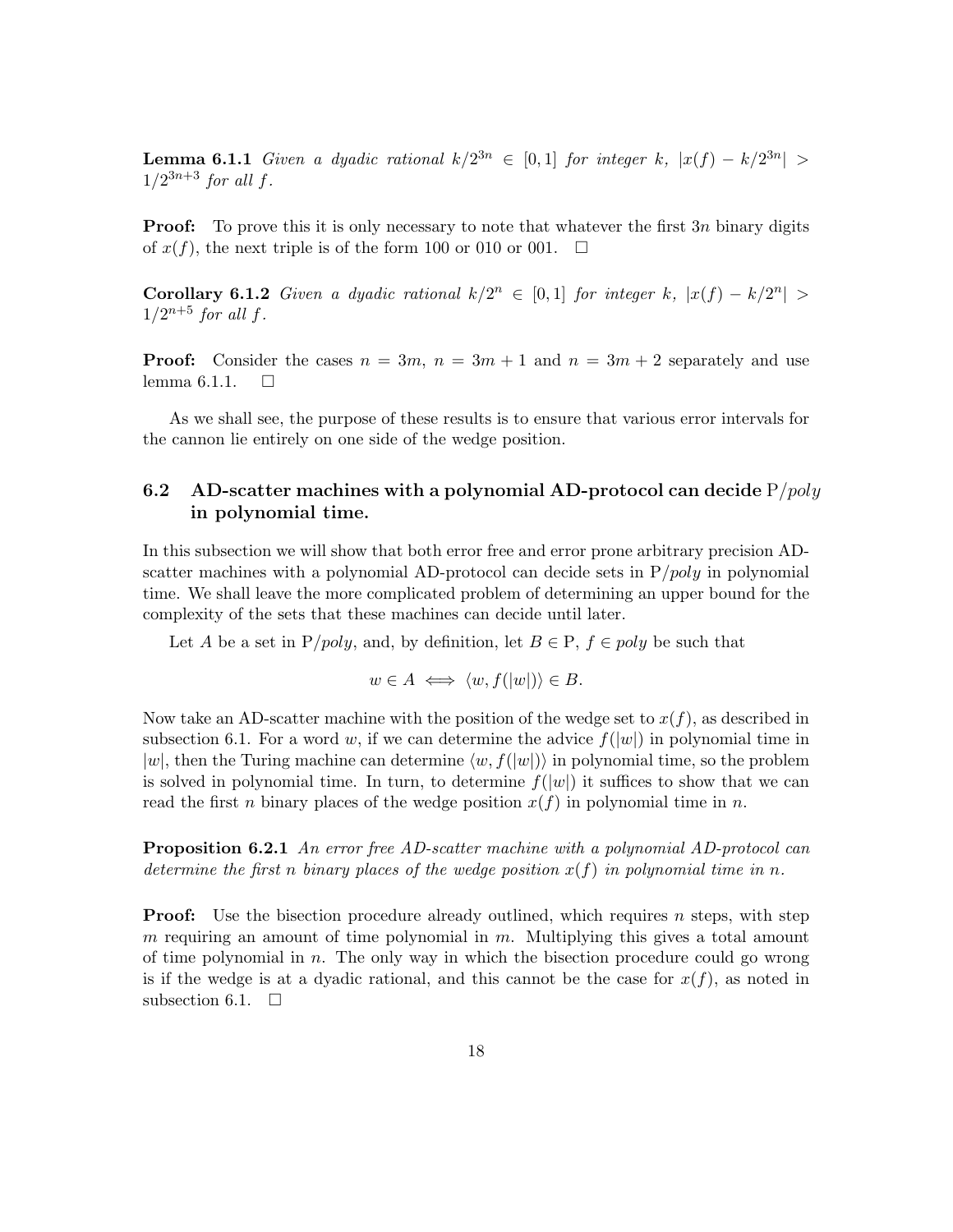Now we come to the error prone arbitrary precision case, which is solved in almost exactly the same way. The work lies in choosing the errors so that the same process actually works, and for that we need corollary 6.1.2.

**Proposition 6.2.2** An error prone arbitrary precision AD-scatter machine with a polynomial AD-protocol can determine the first n binary places of the wedge position  $x(f)$  in polynomial time in n.

**Proof:** Use the bisection process again. At the mth stage in the bisection process (involving dyadic rationals with denominators  $2<sup>m</sup>$ , we set the error in the desired cannon position  $k/2^m$  to be  $1/2^{m+5}$ . By corollary 6.1.2 the wedge position cannot be in the error interval about the given dyadic rational, and thus the result of the experiment is the same as though the cannon was at the given dyadic rational  $k/2^m$ . The cost in doing this is polynomial in m, and if we sum to  $m = n$  we get the total time polynomial in n.  $\square$ 

**Theorem 6.2.3** An AD-scatter machine (either error free or error prone arbitrary precision) with a polynomial AD-protocol can decide  $P/poly$  in polynomial time.

**Proof:** From the discussion earlier in this subsection, and propositions 6.2.1 and 6.2.2.  $\Box$ 

## 6.3 AD-scatter machines with an exponential AD-protocol can decide P/log∗ in polynomial time.

In this subsection we will show that both error free and error prone arbitrary precision ADscatter machines with an exponential AD-protocol can decide sets in  $P/log*$  in polynomial time.

First we must decide on a coding for log ∗ advice, where the reader is reminded that the advice  $f(n)$  can be used to decide all words w with  $|w| \leq n$ . We can recursively define  $y(f)$  as the limit sequence of  $y(f)(n)$ , using the coding c given in subsection 6.1 by starting with

$$
y(f)(0) = 0 \cdot c(f(0))
$$

and using the following cases, where  $f(n+1) = f(n)s$ :

$$
y(f)(n+1) = \begin{cases} y(f)(n) c(s) & \text{if } n+1 \text{ not a power of 2} \\ y(f)(n) c(s) 001 & \text{if } n+1 \text{ a power of 2} \end{cases}
$$

The net effect is to add a 001 at the end of the codes for  $n = 1, 2, 4, 8 \ldots$ 

Now take w with  $2^{m-1} < |w| \leq 2^m$ . We read the binary expansion until we have counted a total of  $m+1$  triples 001. Now the extra 001s are deleted, and we can reconstruct  $f(2^m)$ ,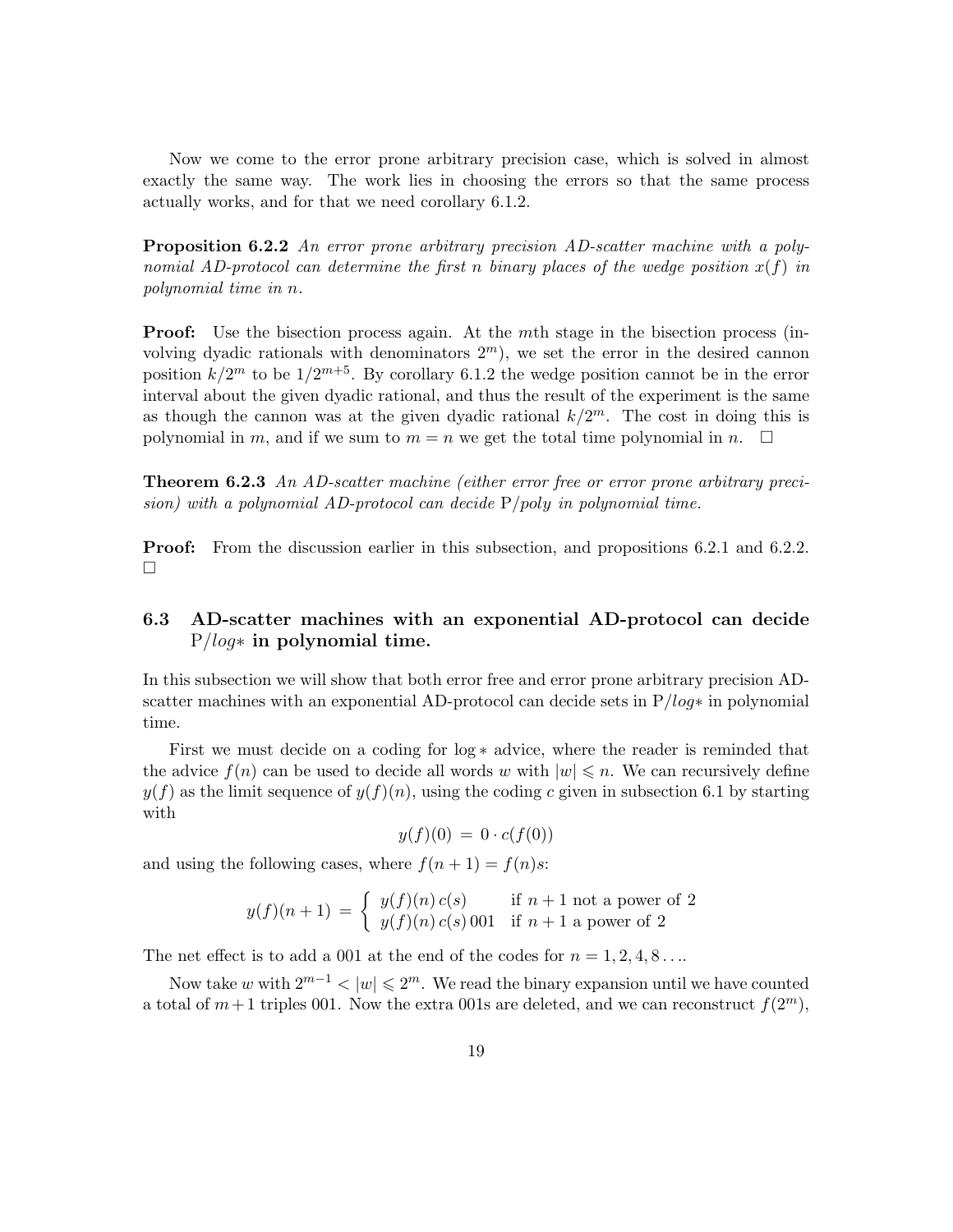which can be used as advice for w. But how many binary digits from  $y(f)$  must we read in order to reconstruct  $f(2^m)$ ? We start with  $|c(f(n))| \leq L \log_2(n) + K$  (for some constants K and  $L$ ) from the definition of log length. This means that we must read at most  $L m + K + 3 m$  digits when we add in the separators, so the number of digits is logarithmic in |w|. Using the bisection method we need to make  $O(log(|w|))$  experiments, and there is a maximum length to the binary form of the dyadic rationals for these experiments which is also  $O(\log(|w|))$ . Then the total experimental time is  $O(\log(|w|))$  times an exponential of  $O(\log(|w|))$ , which is polynomial.

**Proposition 6.3.1** An AD-scatter machine (either error free or error prone arbitrary precision) with an exponential AD-protocol can decide P/log∗ in polynomial time.

**Proof:** The wedge position is  $y(f)$  (as just described) for the advice function f. We only have to revise the statement of the propositions 6.2.1 and 6.2.2 to say that they can read  $log(m)$  digits in time polynomial in m.  $\square$ 

# 7 An upper bound for the computational power of error-free machines

### 7.1 What do deterministic AD error free scatter machines compute?

We have seen that AD error free scatter machines can solve any problem in  $P/poly$  (for polynomial protocols) or in P/log∗ (for exponential protocols) in polynomial time. Now we may ask the converse, if a set is decidable by an AD error free scatter machine in polynomial time, what complexity class does it belong to? One difficulty here is what happens if, during the calculation, the projectile hits the edge of the wedge? In section 6 the codings were constructed to produce wedge positions that were not dyadic rationals, so this problem did not arise.

Let us begin by considering a deterministic machine. This means that the same result is always given if the projectile hits the edge of the wedge, there is no probability necessary. If at most  $n$  binary places can have been written in the query tape describing the cannon position, then the cannon position must be set to a position  $m/2^n$  for some integer  $0 \leq$  $m \leq 2^n$ . In this case it might be thought that the first n binary places of the wedge position  $x$  would suffice to simulate the scatter machine, but this is not necessarily true. (We always use the terminating form of the binary expansion, i.e. 0·1 not 0·0111 . . ..) For example, suppose that  $n = 3$  and we have  $x = 0.010$  to 3 places (no rounding!). For any position  $m/2^3 \neq 0.010$  we have determined the scattering, but what about  $m/2^3 = 0.010$ ? This depends on how the binary expansion of x continues. If  $x > 0.010$  (for example  $x = 0.010000100...$  then the scattering is determined, but if  $x = 0.010$  then the particle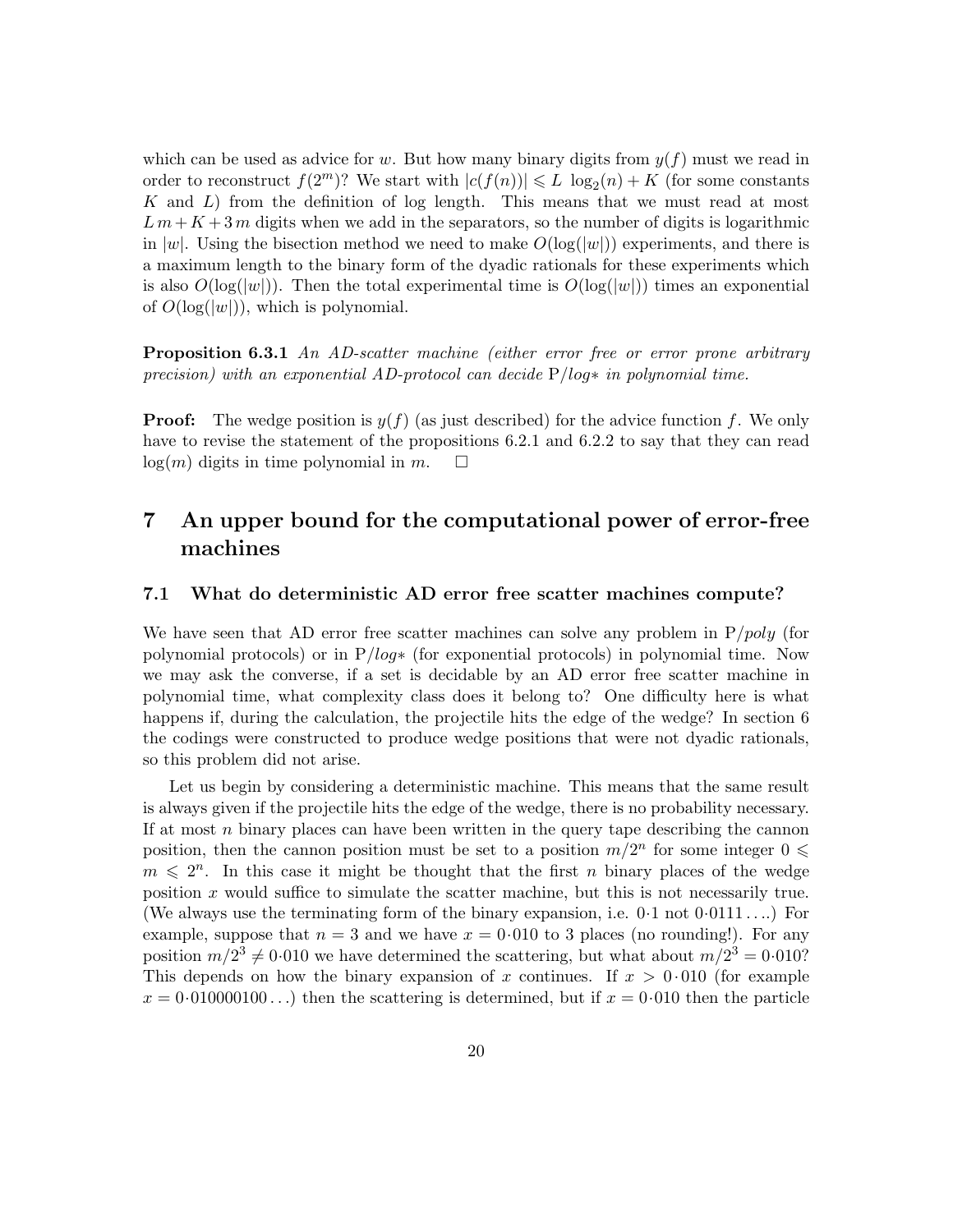has hit the vertex of the wedge, and something different may occur. The wedge position  $x$ could be coded  $010=$  (meaning  $x = 0.010$ ) or  $010>$  (meaning  $x > 0.010$ ).

Now we can code up all the binary expansion of x into an infinite word  $q(x)$ . After each power of two binary places we append either an  $=$  or a  $>$ , depending on whether x is equal to its expansion truncated to that number of places or not. For example we could have the following:

$$
0 \cdot 0 > 0 > 00 > 0010 > 00001100...
$$
  

$$
0 \cdot 0 > 0 > 00 > 0010 = 00000000...
$$

but not these,

$$
0 \cdot 0 > 0 > 01 = 0000 > 00000000...
$$
  

$$
0 \cdot 0 > 0 > 00 > 0010 = 00010000...
$$

as once we have equality we must have all zeros and all equalities. To get the value of x, just strip out all the  $=$ 's and  $>$ 's. Thus the allowed codes above give the numbers 0·0000001000001100 . . . (with more digits to follow) and 0·0000001 exactly.

Let O be the (sparse) set of finite prefixes of  $q(x)$ .

**Proposition 7.1.1** Suppose that M is an error free AD scatter machine, with a polynomial AD-protocol and deterministic scattering at the wedge position. Suppose that M decides a subset  $A \subseteq \Sigma^*$  in polynomial time. Then A is in P/poly.

**Proof:** By definition 5.0.8, there is a polynomial p such that, for every  $w \in \Sigma^*$ , the number of steps of the computation is bounded by  $p(|w|)$ . Then at most  $p(|w|)$  symbols will have been written on the query tape. If we take the least n so that  $2^n \geq p(|w|)$ , then the prefix of maximum length we need during the computation has length  $2^n + n + 1$ , which is polynomial in  $|w|$ . The scatter machine M deciding A can be modified by substituting all calls for the SME by calls to the oracle O. Applying theorem 4.3.5 we get A in  $P/poly$ .  $\Box$ 

**Theorem 7.1.2** The subsets of  $\Sigma^*$  which are computable in polynomial time by deterministic error free AD scatter machines with a polynomial AD-protocol is exactly  $P/poly$ .

**Proof:** Immediate from propositions 7.1.1 and 6.2.3.  $\Box$ 

**Proposition 7.1.3** Suppose that  $M$  is an error free AD scatter machine, with a strictly exponential AD-protocol and deterministic scattering at the wedge position. Suppose that M decides a subset  $A \subseteq \Sigma^*$  in polynomial time. Then A is in P/log\*.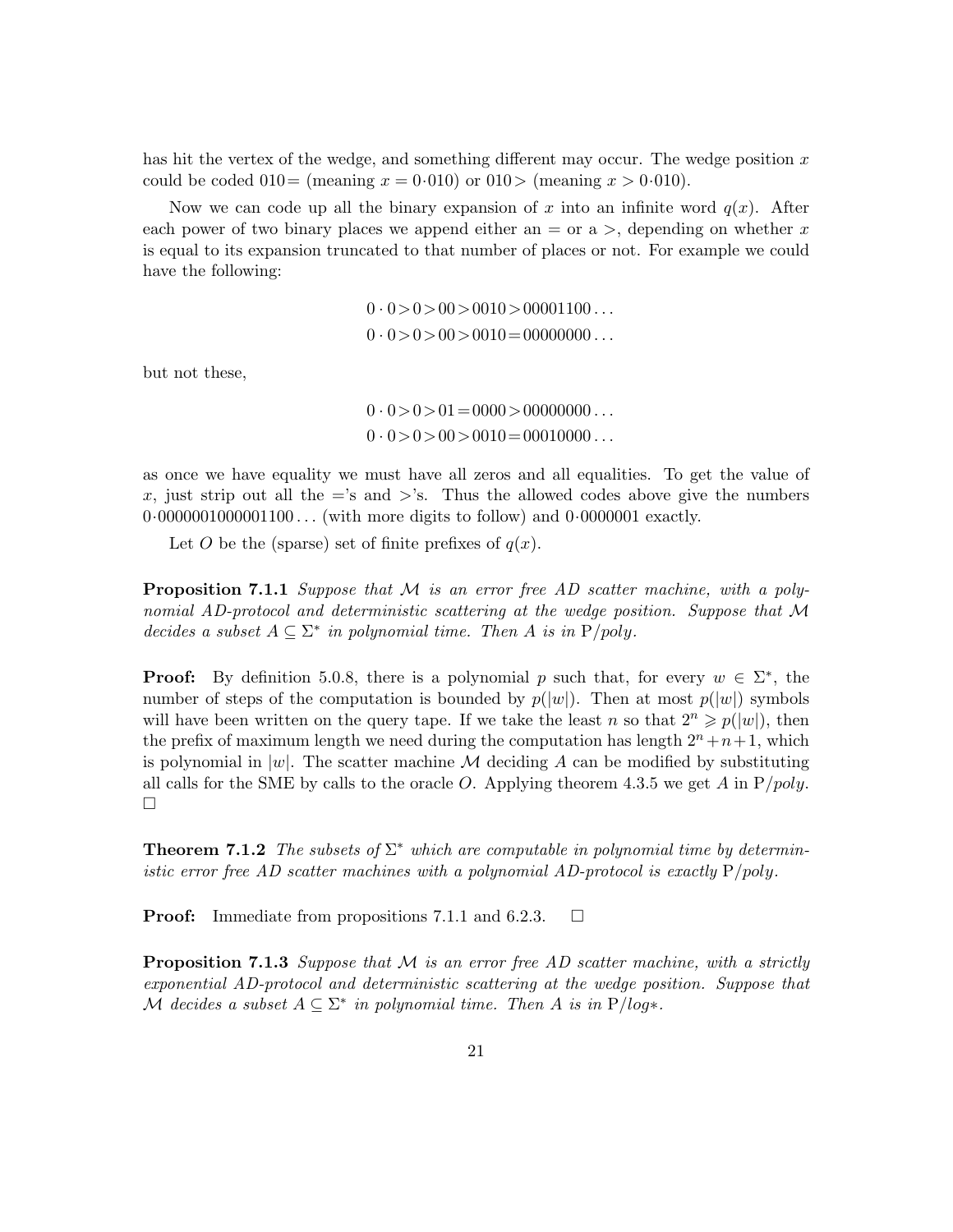**Proof:** By definition 5.0.8, there is a polynomial p such that, for every  $w \in \Sigma^*$ , the number of steps of the computation is bounded by  $p(|w|)$ . Then the maximum number of symbols which have been written on the query tape and used to set the scatter machine is logarithmic in  $|w|$ , say  $\leq A \log_2(|w|) + B$  (this is where we use *strictly* exponential). If we take the least n so that  $2^n \geq A \log_2(|w|) + B$ , then the prefix of maximum length we need during the computation has length  $2^n + n+1$  (which is logarithmic in  $|w|$ ). The proof follows the proof of 7.1.1, but paying attention to the fact that we only need to consult words of logarithmic size.  $\Box$ 

**Theorem 7.1.4** The subsets of  $\Sigma^*$  which are computable in polynomial time by deterministic error free AD scatter machines with a strictly exponential AD-protocol is exactly P/log∗.

**Proof:** Immediate from propositions 7.1.3 and 6.3.1.  $\Box$ 

## 7.2 What do non-deterministic AD error free scatter machines compute?

Now we come to a nondeterministic scatter machine. Here we must make some assumptions – there must be some description printed on the box of the AD scatter machine – in order to make sensible proofs. The simplest is that the wedge position is not a dyadic rational:

**Theorem 7.2.1** The subsets of  $\Sigma^*$  which are computable in polynomial time by nondeterministic error free AD scatter machines which are known to have non-dyadic rational wedge position with a polynomial AD-protocol is exactly  $P/poly$ .

**Proof:** Almost immediate from propositions 7.1.1 and 6.2.3. For 6.2.3, we note that the required wedge position is non-dyadic. For 7.1.1, if we know that the wedge position is non-dyadic, then the behaviour is exactly that of a corresponding deterministic machine, as the cannon can never be set to the wedge position.

If we are told nothing about the wedge position for the machine, there is a procedure which will determine some information: Take your favourite computable function  $g$  from  $N$ to the dyadic rationals in [0, 1] which takes every value infinitely many times. The cannon is fired successively at the positions  $g(n)$ . At the first time that the result is different for  $n \neq m$  where  $g(n) = g(m)$ , report 'the machine is non-deterministic with wedge position  $g(n)$ . If the machine is non-deterministic with a dyadic rational wedge position, then the program will terminate with probability 1. Otherwise it will run indefinitely. There is no bound on the run time for the terminating cases.

Once a dyadic rational wedge position is known, we can perform sequential cannon firings at that point to try to find information about the probability of scattering right and left. For simplicity (and because it is not at all obvious what else to do) we assume that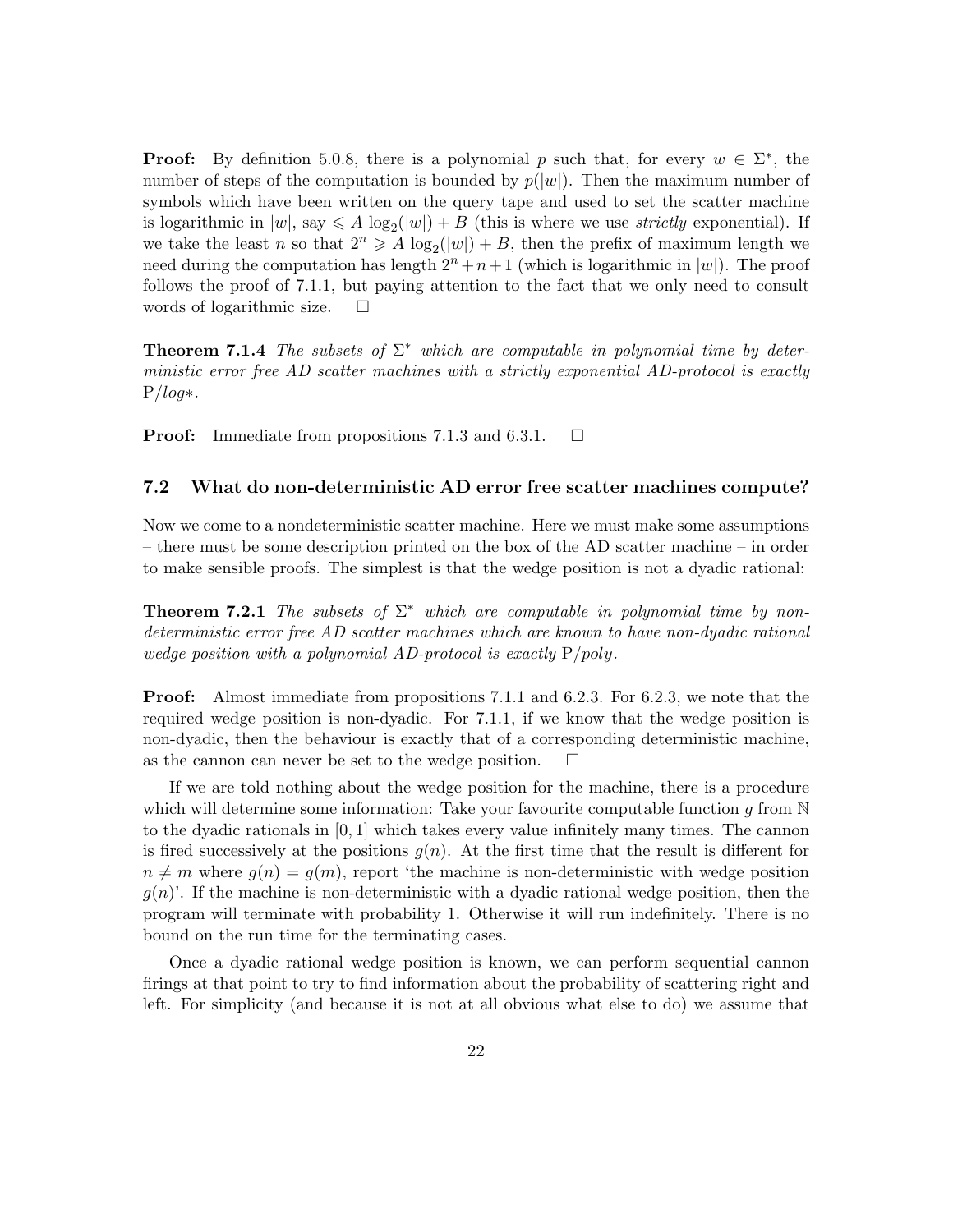the results of sequential firings of the cannon at that position produce independent results. That is, the probability of going left or right at the nth firing is completely independent of the results of all the previous firings. Then we have an independent random generator, with probability q of giving result r and  $1 - q$  of giving result l.

**Proposition 7.2.2** The computational power of an error free AD scatter machine with known dyadic wedge position and independent scattering right from the edge of the wedge with probability q is the same as that of a Turing machine with an independent random number oracle with probability q. [Note that we use a probabilistic decision criterion here.]

**Proof:** The position itself can be described by a finite string, and therefore could be hardwired into a modified Turing machine. The only thing we are left with is the independent random generator.  $\square$ 

The computational power of such an oracle depends on q. For  $0 < q < 1$  and given  $\gamma \in [0, 1)$ , it is possible to find a sequence converging with probability  $\geq \gamma$  to q. This happens even if the real number q is not computable. If  $q = 1/2$ , then in polynomial time the AD scatter machine can compute exactly BPP (assuming an appropriate decision criterion). In fact, for any  $q \in (0, 1)$  we can compute BPP, by simulating a fair (probability  $1/2$ ) coin toss by using the following lemma:

**Lemma 7.2.3** Take a biased coin (probability of heads  $q \in (\delta, 1 - \delta)$  for some  $\frac{1}{2} > \delta > 0$ ), and  $\gamma \in (0,1)$ . Then, up to probability  $\geq \gamma$ , there is a sequence of independent coin tosses of length

$$
\frac{n}{\delta(1-\delta)}\Big(1+\frac{1}{\sqrt{1-\gamma}}\Big)
$$

which gives a sequence of independent fair coin tosses of length n.

**Proof:** The method to simulate one fair toss is to toss the biased coin twice, and:

1) if the result is HT, then output H as a fair toss.

2) if the result is TH, then output T as a fair toss.

3) if the result is HH or TT, then toss the coin twice again and continue.

The probability of this process halting in one step is  $r = 2q(1-q)$ , and the probability of having to toss again is  $s = 1 - r$ . This process is repeated until cases (1) or (2) occur, and then the whole method is repeated n times. The total number of tosses  $T_n$  for this to happen is given by the negative binomial distribution, with mean and variance

$$
\mu\,=\,\frac{2\,n\,s}{r}+2\,n\,=\,\frac{2\,n}{r}\;,\quad \nu\,=\,\frac{4\,n\,s}{r^2}\;.
$$

[Note: if you look in a text book for the mean, you will not find the  $+2n$  part, this is included as we need to include the time for the successful tosses, not just the standard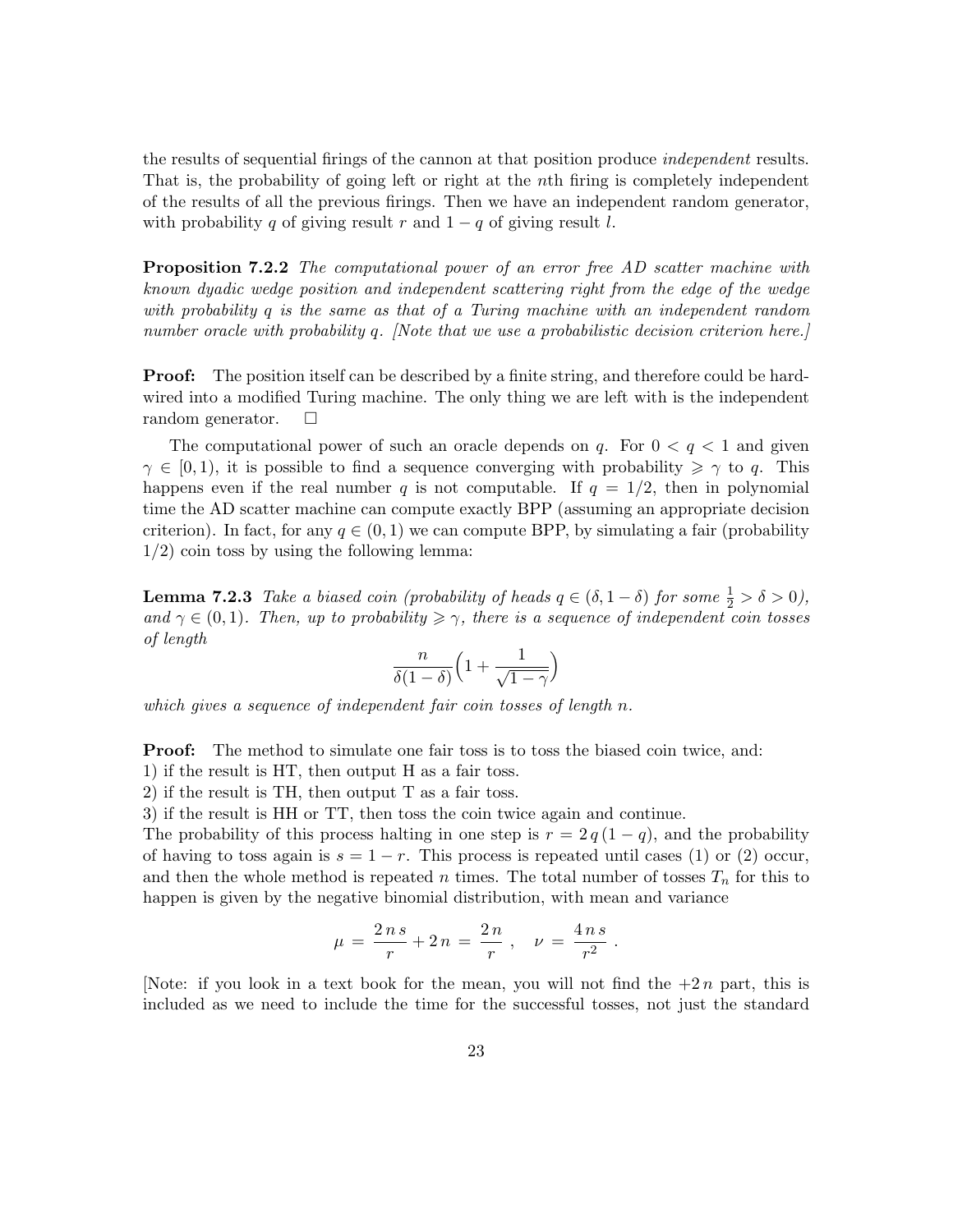waiting time until success.] Now we use Chebyshev's inequality in the form

$$
P[|T_n - \mu| \geq t] \leq \nu.t^{-2}.
$$

If we put  $t = \eta n$  and substitute the value of the variance, then

$$
P[|T_n - \mu| \geqslant \eta n] \leqslant \frac{4s}{r^2 n \eta^2} .
$$

The worst case for the probability of failure is then the  $n = 1$  case, and we get

$$
P[T_n \geq \mu + \eta n] \leqslant \frac{4s}{r^2 \eta^2} \leqslant \frac{4}{r^2 \eta^2} .
$$

To get the probability of 'failure', i.e.  $T_n \geq \mu + \eta n$  less than  $1 - \gamma$ , we need

$$
\eta \, \geqslant \, \frac{2}{r\,\sqrt{1-\gamma}} \; ,
$$

and then using  $r \geq 2\delta (1 - \delta)$  gives the worst case, and the answer.  $\Box$ 

# 8 Reducing the precision of the cannon

We will now study the class of sets decidable in polynomial time by an error-prone analogdigital scatter machine with fixed precision. We will show that such machines may, in polynomial time, make probabilistic guesses of up to a logarithmic number of digits of the position of the vertex. We will then conclude that these machines can decide BPP//log∗. The reader is reminded that we assume that there is a fixed error  $\varepsilon > 0$ , and that if the cannon is instructed to fire at position x, then it actually fires in the interval  $[x - \varepsilon, x + \varepsilon]$ with a uniform probability distribution. Further we assume that each time the cannon is set to a position, the corresponding random cannon position is independent of previous positions. First we consider some more probability:

We employ the coding of 6.3 for log  $*$  advice, and call the resulting number  $r \in (0,1)$ . To determine the first k places of r, we need to determine the value of r to within  $2^{-k-5}$ . This is because the distance between r and any dyadic rational with denominator  $2^k$  is at least  $2^{-k-5}$ . Now suppose that  $\varepsilon$  is the error when positioning the cannon. We then set the vertex of our analog-digital scatter machine at the position  $x = \frac{1}{2} - \varepsilon + 2r\varepsilon$ . Our method for guessing digits of r begins by commanding the cannon to shoot from the point  $\frac{1}{2}$  a number z of times. If the scatter machine experiment is carried out by entering the shooting state after having written the word 01 in the query tape, the cannon will be placed at some point in the interval  $[\frac{1}{2} - \varepsilon, \frac{1}{2} + \varepsilon]$ , with a uniform distribution. Then we conclude that the particle will go left with a probability of r and go right with a probability of  $1 - r$ .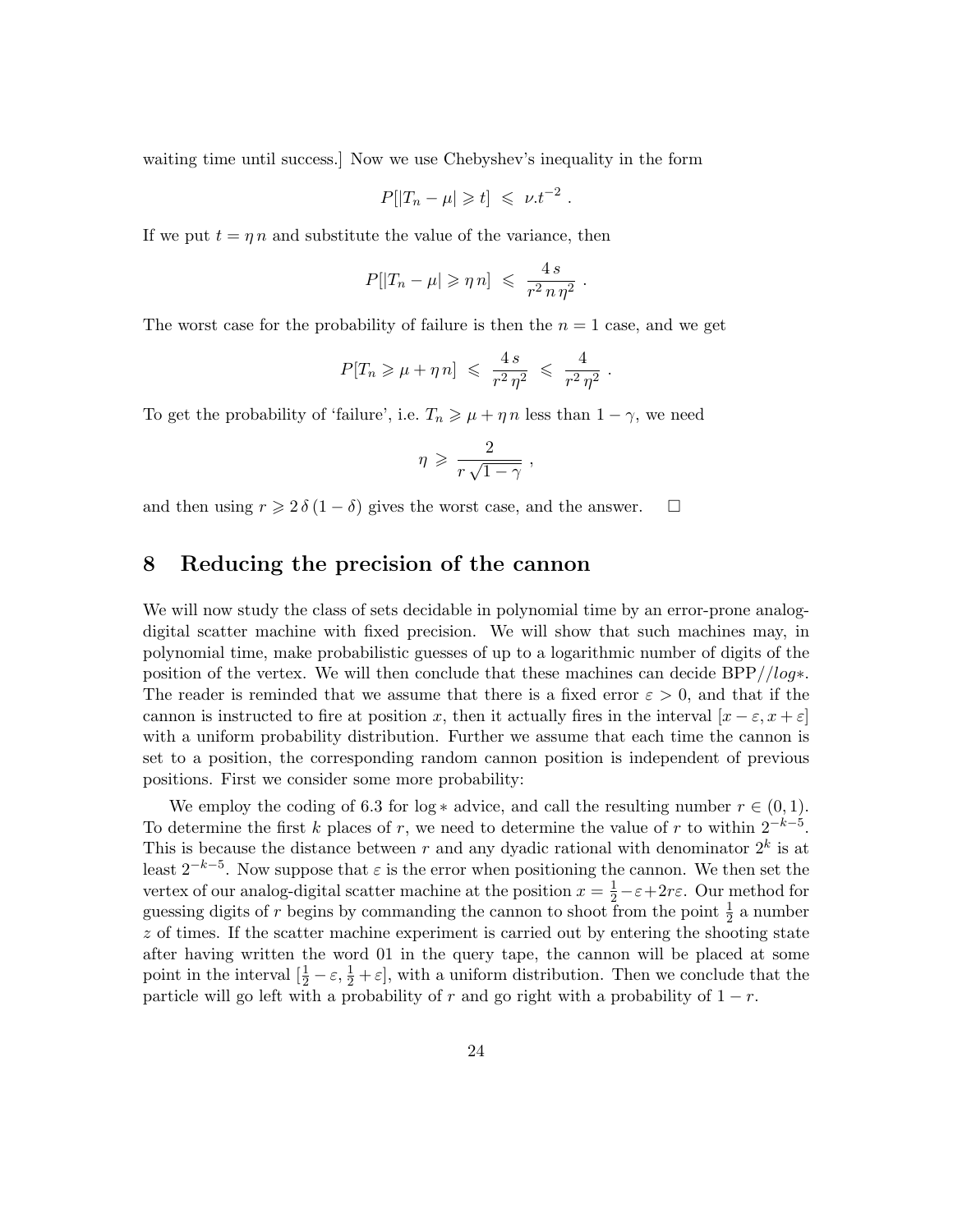After shooting the cannon  $z$  times in this way, we count the number of times that the particle went left, which we denote by L. The value  $\tilde{r} = \frac{L}{z}$  will be our estimation of r. In order for our estimation to be correct in the sufficient number of digits, it is required that  $|r - \tilde{r}| \le 2^{-k-5}$ . By shooting the cannon z times, we have made z Bernoulli trials. Thus L is a random variable with expected value  $\mu = zr$  and variance  $\nu = zr(1 - r)$ . By Chebyshev's inequality, we conclude that, for every  $\Delta$ ,

$$
\mathbb{P}(|L - \mu| > \Delta) = \mathbb{P}(|z\tilde{r} - zr| > \Delta) = \mathbb{P}\left(|\tilde{r} - r| > \frac{\Delta}{z}\right) \leq \frac{\nu}{\Delta^2}.
$$

Choosing  $\Delta = z \; 2^{-k-5}$ , we get

$$
\mathbb{P}(|\tilde{r} - r| > 2^{-k-5}) \leq \frac{r(1-r)2^{2k+10}}{z} \leq \frac{2^{2k+10}}{z}
$$

.

Thus if we allow a probability  $\leq \gamma_k$  of making an error in determining the first k digits of r, we need a number  $z_k$  of cannon firings given by (up to rounding..)

$$
z_k = \frac{2^{2k+10}}{\gamma_k}
$$

.

Our problem is now simple – how big does k have to be for a word of size n? We know that we require  $a \log_2 n + b$  digits, but we do not a *priori* know a and b. We need to keep reading the digits of  $r$  until we have encountered the appropriate number of 001 markers to see that we have all of  $f(n)$ . So we fire the cannon  $z_k$  times, ask if we have enough 001 markers in the accurate k digits, and if not we fire the cannon  $z_{k+1}$  times, and so on. The problem is that if we make a mistake at any stage, we can prematurely terminate the process with the wrong answer. If the probability of making a mistake is the same for every  $k$ , it is very likely that we will make a mistake before we terminate for the correct reason. For this reason we set  $\gamma_k = \gamma/2^{k+2}$ , giving

$$
z_k = \frac{2^{3k+12}}{\gamma} \ .
$$

Now we implement the algorithm:

- 1) Set  $k = 1$ .
- 2) Fire the cannon  $z_k$  times.
- 3) Check to see if we have found all of  $f(n)$  in the first k digits.
- 4) If not, increment k and go to  $(2)$ .

The probability of making a mistake (i.e. incorrectly stopping at (3)) is now less than  $\gamma/2$ . Given that we dont make a mistake, the first time that k is large enough for enough 001s to be contained we will identify this with probability  $\gamma/2^{k+2}$ , so overall we have a probability of not correctly identifying  $f(n)$  at the first possible stage of less than  $1 - \gamma$ .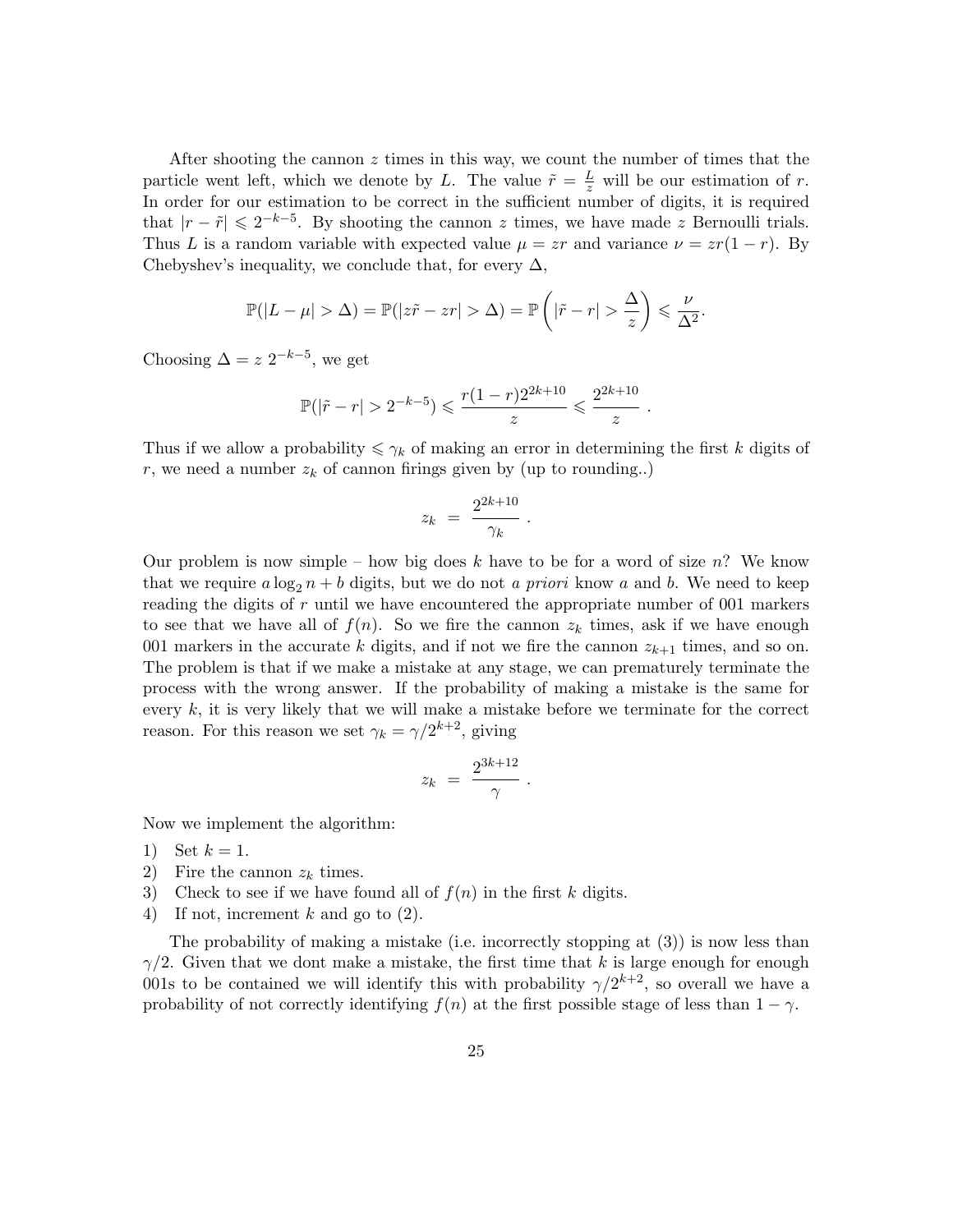But how much time does this take? The total number of firings is

$$
\frac{2^{12}}{\gamma}\,\sum_{k=1}^{a\log_2 n + b} 2^{3k} \,\leqslant \frac{2^{15+3a\log_2 n + 3b}}{\gamma} \;=\; \frac{2^{15+3b}\,n^{3a}}{\gamma}\;,
$$

which is polynomial in  $n$ .

Theorem 8.0.4 An error-prone analog-digital scatter machine with fixed precision can decide any set in BPP//log∗ in polynomial time.

# 9 Examining the results

We have introduced a class of machines in which physical and symbolic processes are combined: our analogue-digital Turing machine combines experimental and algorithmic procedures in a simple way, by thinking of the physical system as some sort of oracle to the Turing machine. We have considered the question: *How do these analogue-digital Turing* machines compare with the Turing machines we know?.

To begin to answer this question we chose a particular experiment, the scatter machine experiment SME, which had earlier been studied from the point of view of computation [5]. Here we extended the original SME to allow for both variable and fixed errors in its operating procedures. We analysed a portfolio of analogue-digital Turing machine based on these SME experiments, using non-uniform complexity theory, which is suited to studying computations with oracles. Let us reflect on the results.

The original SMEs are what we call the error-free machines. Here we find that for the deterministic case, error-free analog-digital scatter machines with the vertex at  $x$  compute the same as Turing machines with the set  $[0, x] \cap D$  as an oracle (here D is the dyadic rationals). For the non-deterministic case, where the wedge produces random scattering, we found similar results for any non-dyadic vertex position  $x \in [0, 1] - D$ .

However, in the analysis of the new error-prone SMEs, there are two cases: (i) the SME can be set to an arbitrary error presented by the Turing machine, and (ii) the SME can be set to a fixed error  $\varepsilon$ . Here the connection with familiar oracle Turing machines breaks down. In case (i) we note that no physical assumptions about the SME are required other that the arbitrary accuracy assumption. In case (ii), however, we assumed a uniform probability distribution, and the independence of trials, for the positioning of the cannon within the fixed error margin

 $[d - \varepsilon, d + \varepsilon].$ 

The theorems show that each variant of the analogue-digital scatter machine has some hypercomputational power. For instance, if  $K$  is a set of codes for the halting problem then  $\{0^n : n \in K\}$  can be decided by an error-free analog-digital scatter machine, or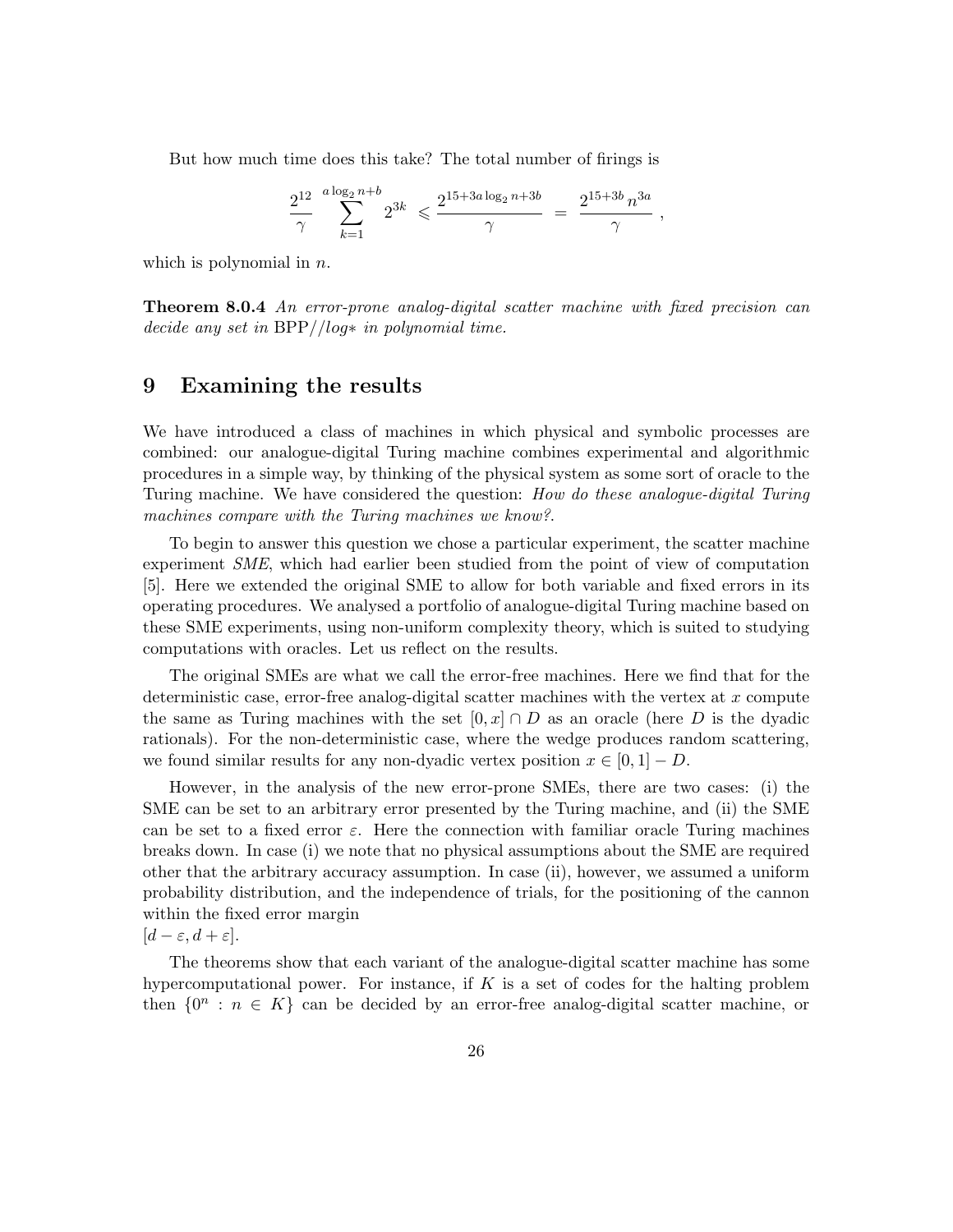by an error-prone analog-digital scatter machine with arbitrary precision. Of course, the hypercomputational power of the analog-digital scatter machine arises from the nature of the vertex position  $x$  which is a matter for subtle physical analysis of the kind found in [5]. But whenever the vertex position is a computable real number, then the analog-digital scatter machine can compute no more than the Turing machine.

We assumed that we have a sharp wedge with respect to point particles, whose vertex position is measured by a precise point  $x$ . The existence of an arbitrarily sharp wedge contradicts atomic theory, and so it is easy to find reasons to object to the scatter machine as a counter-example to the commonly formulated physical Church-Turing theses. The relevance of the analog-digital scatter machine as a model of computation is that it allows one to think with great mathematical precision and detail about how computations can be made by physical systems which is one of the central motivations of our methodology and programme.

The work here addesses directly some aspects of the role of oracles in dealing with hypercomputation. Oracles are so versatile it would be surprising if the computability and complexity theories of machines with oracles could not be adapted to handle whatever computational behaviours we find in physical theories. Seen from established work with oracle Turing machines, one can interpret this work as developing carefully controlled Gedankenexperimente to implement certain oracles that arise from thinking about the physical world. From this point of view the technical question is: what can we compute if we have the possibility of measuring an answer to the predicate  $y \leqslant x$ , for an ARBITARY, FIXED real value x and a GIVEN dyadic rational y. We could have replaced the barriers, particles, cannons and particle detectors with any other physical system with this behaviour. So for the Turing machines the scatter machine becomes a tool to answer the more general question about measurement:

If we have a physical system to measure an answer to a predicate (such as  $y \leq x$ ), to what extent can we use this system in feasible computations?

The error or difficulty that such a measurement entails is represented in the scatter machine experiment by making assumptions on the placement of the cannon. We have given an answer to this question for the case when there is no error and for two simplistic models of error, and studied the case when more precise measurements require a high amount of some resource. In each case, a non-computable  $x$  will result in hypercomputational properties.

Using the scatter machine in this metaphorical sense, it is very interesting to notice that a system to measure the answer to the predicate  $y \leq x$  is very limited in its computational power, unless the precision of measurement can be made arbitrarily high — such as in Section 6. Without this proviso, the access to the information of  $x$  becomes difficult, or extremely slow. Even with arbitrarily small error, it does not appear that such a system can be feasibly used, e.g., to answer the halting problem or to solve NP-complete problems. In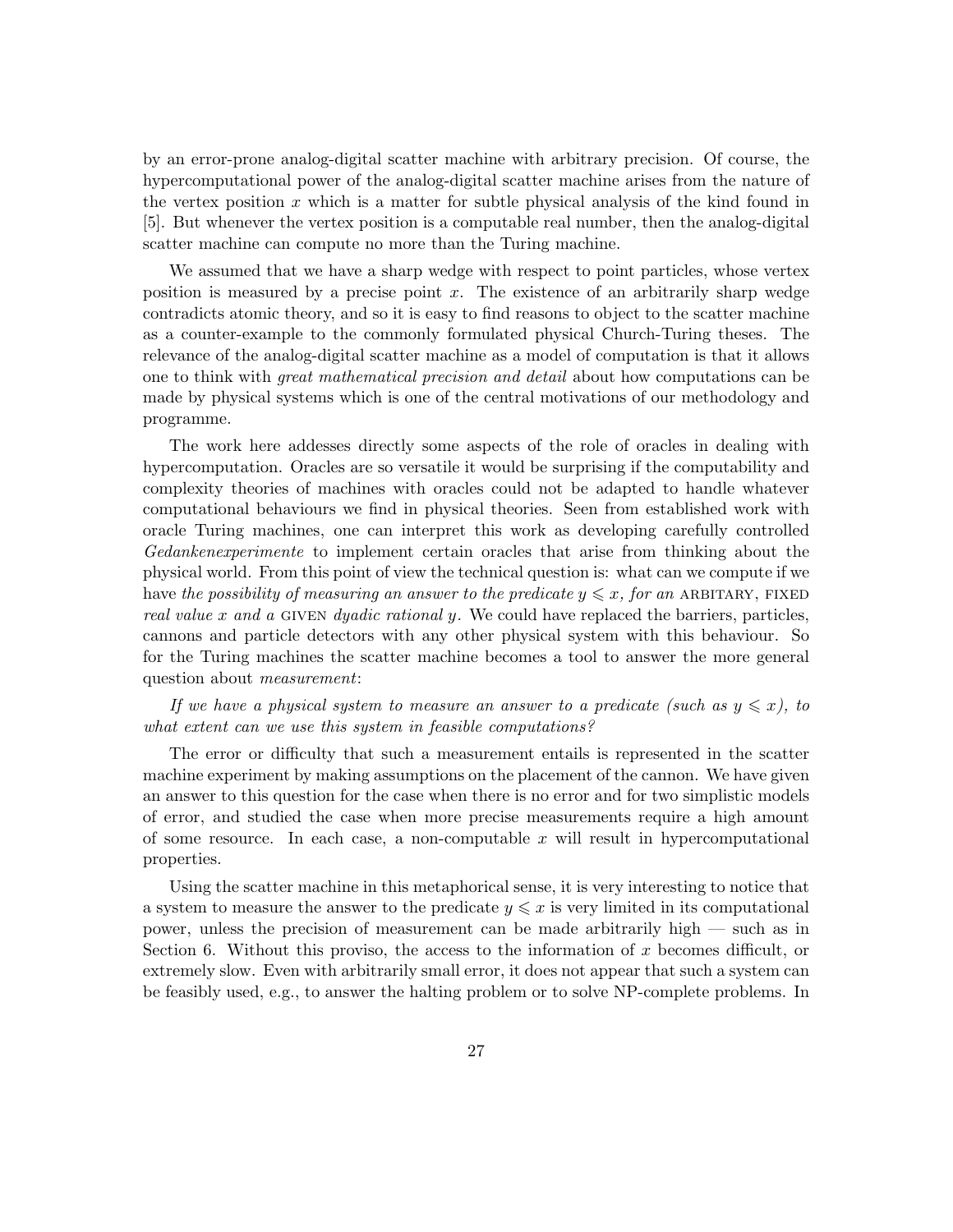the first case, it would take an unfeasible number of  $O(2<sup>n</sup>)$  experiments to obtain an answer for the halting problem on inputs of size  $n$ , and for the second case, it is unlikely that NP is contained in  $P/poly$ , because this would imply the collapse of the polynomial hierarchy [11]. Thus, if we accept that "measuring a physical constant  $x$ " means "answering the predicate  $y \leq x$ " as above, our results can be seen as a critical analysis of the claim that hypercomputation could be achieved by measuring a presumably uncomputable physical constant (as suggested in [8], and severely criticised in [9]).

This is the sort of insight which we hope to achieve with our methodology for studying experimental computation.

Acknowledgements: The first and last named authors would like to thank the EPSRC for their support via grant EP/C525361/1.

# References

- [1] José Luis Balcázar, Josep Días, and Joaquim Gabarró. Structural Complexity I. Springer-Verlag, 1988.
- [2] José Luis Balcázar and Montserrat Hermo. The structure of logarithmic advice complexity classes. Theoretical Computer Science, 207(1):217–244, 1998.
- [3] Edwin Beggs and John Tucker. Embedding infinitely parallel computation in newtonian kinematics. Applied Mathematics and Computation, 178(1):25–43, 2006.
- [4] Edwin Beggs and John Tucker. Can Newtonian systems, bounded in space, time, mass and energy compute all functions? Theoretical Computer Science, 371(1):4–19, 2007.
- [5] Edwin Beggs and John Tucker. Experimental computation of real numbers by Newtonian machines. Proceedings of the Royal Society, 463(2082):1541–1561, 2007.
- [6] Udi Boker and Nachum Dershowitz. How to compare the power of computational models. In Barry Cooper, Benedikt Löwe, and Leen Torenvliet, editors, Computability in Europe 2005: New computational paradigms, volume 3526 of Lecture Notes in Computer Science, pages 54–64. Springer–Verlag, June 2005.
- [7] Vannevar Bush and Harold Hazen. The differential analyser. Journal of the Franklin Institute, 212(4):447–488, October 1931.
- [8] Jack Copeland and Diane Proudfoot. Alan Turing's forgotten ideas in computer science. Scientific American, 280:99–103, 1999.
- [9] Martin Davis. The myth of hypercomputation. In Christof Teuscher, editor, Alan Turing: the life and legacy of a great thinker, pages 195–212. Springer, 2006.